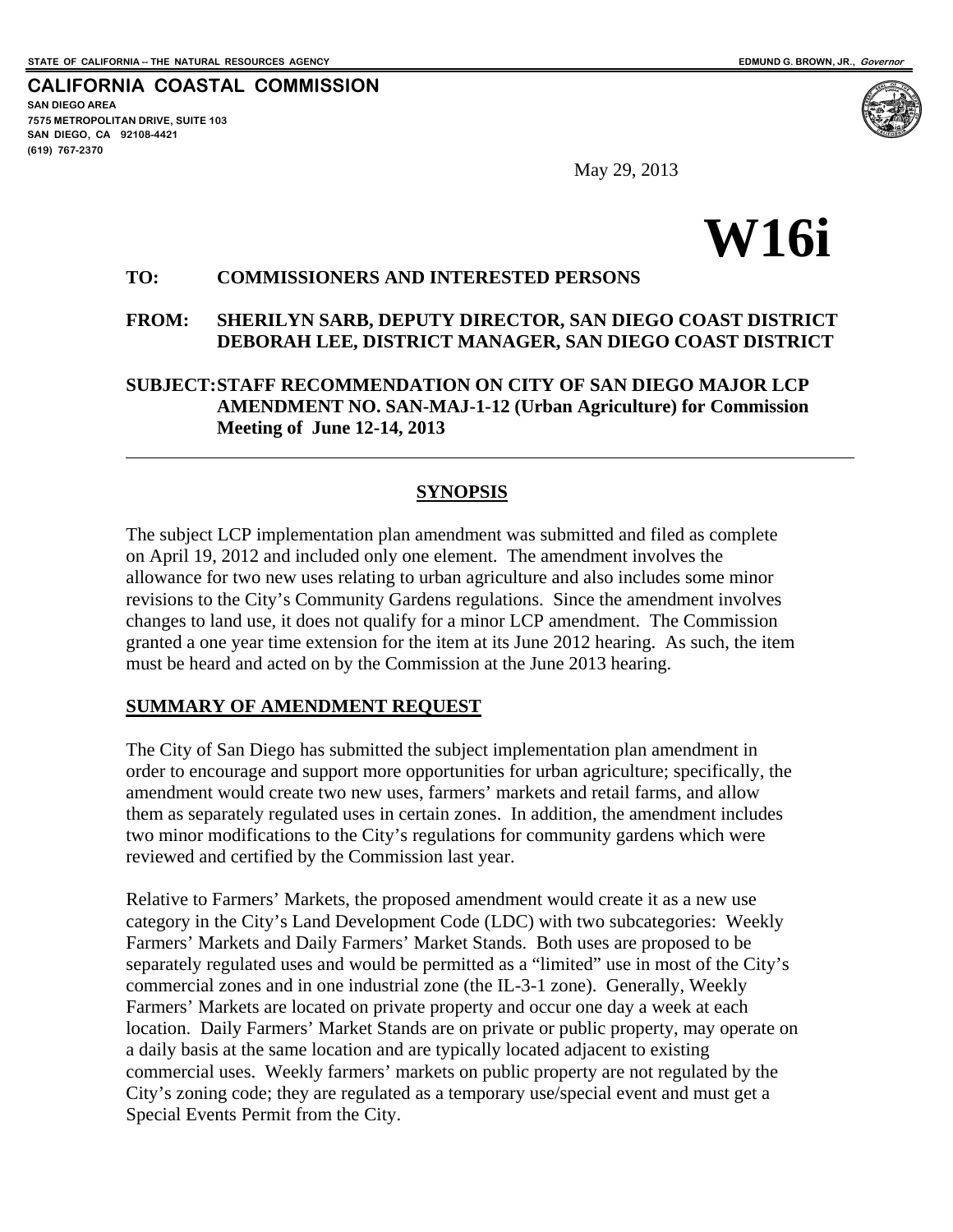The City's LDC does not currently permit farming within commercial zones; it is restricted to agricultural zones. The proposed retail farm amendment would allow a retail farm as a separately regulated use and they would be permitted as a "limited" use in most commercial zones, except for the Commercial Visitor and Commercial Parking zones, as well as the one industrial zone (IL-3-1 zone).

In addition to the above revisions for farmers' markets and retail farms, the City is proposing two clean-up modifications to the community gardens regulations. Community gardens are currently permitted with a Neighborhood Use Permit (NUP) in two Industrial Light zones (IL-1-1 and IL-3-1) but are prohibited in the IL-2-1 zone. The zones that allow a garden with an NUP permit light industrial, office and commercial uses. The IL-2-1 zone, which currently prohibits community gardens, allows the same general uses and the City now wishes to permit them in that zone as well. The second modification relates to the sale of produce in residential zones. As the regulations were adopted by the City and then certified by the Commission, produce sales were prohibited in residential zones. The current amendment would allow produce sales from community gardens in residential zones one day each week.

# **SUMMARY OF STAFF RECOMMENDATION**

As presented by the City, the primary goal of the City's urban agriculture amendments is to accommodate new models of urban agriculture to increase access to healthy, local and sustainable food. The primary means to achieve that goal have been based in the proposed allowance for farmers' markets and retail farms to be permitted as limited uses in some of the City's Commercial and Industrial zones, along with minor revisions to the Community Garden regulations. In general, these uses and community gardens would be a land use supported under the Coastal Act as a community resource, pedestrian-oriented and activating uses, valuable open space and a form of passive recreation. Farmers' markets have become very popular; they provide opportunities to buy fresh produce, cut flowers and some of the larger markets also provide hand crafted merchandise and entertainment. They have evolved into community events for both local residents and visitors.

With regard to retail farms, farming is currently restricted to the City's agricultural zones. A result of this practice is that produce is grown on agriculturally zoned lands and then shipped to distribution centers (generally outside the city) and then shipped back to local grocers. By allowing some smaller scale traditional farming options, as well as some specific high produce yield operations, reductions in transportation-related impacts and packaging demands could be achieved. In terms of parking demand, no parking shall be required for either weekly or daily farmers' markets but handicapped parking areas must be preserved or temporarily relocated for weekly markets and daily markets cannot displace any otherwise required off-street parking. For retail farm proposals, parking is required pursuant to the LDC with some added provisions for the farm component or special retail operations. In summary, the urban agriculture elements will serve to expand commercial opportunities and visitor amenities that can be found consistent with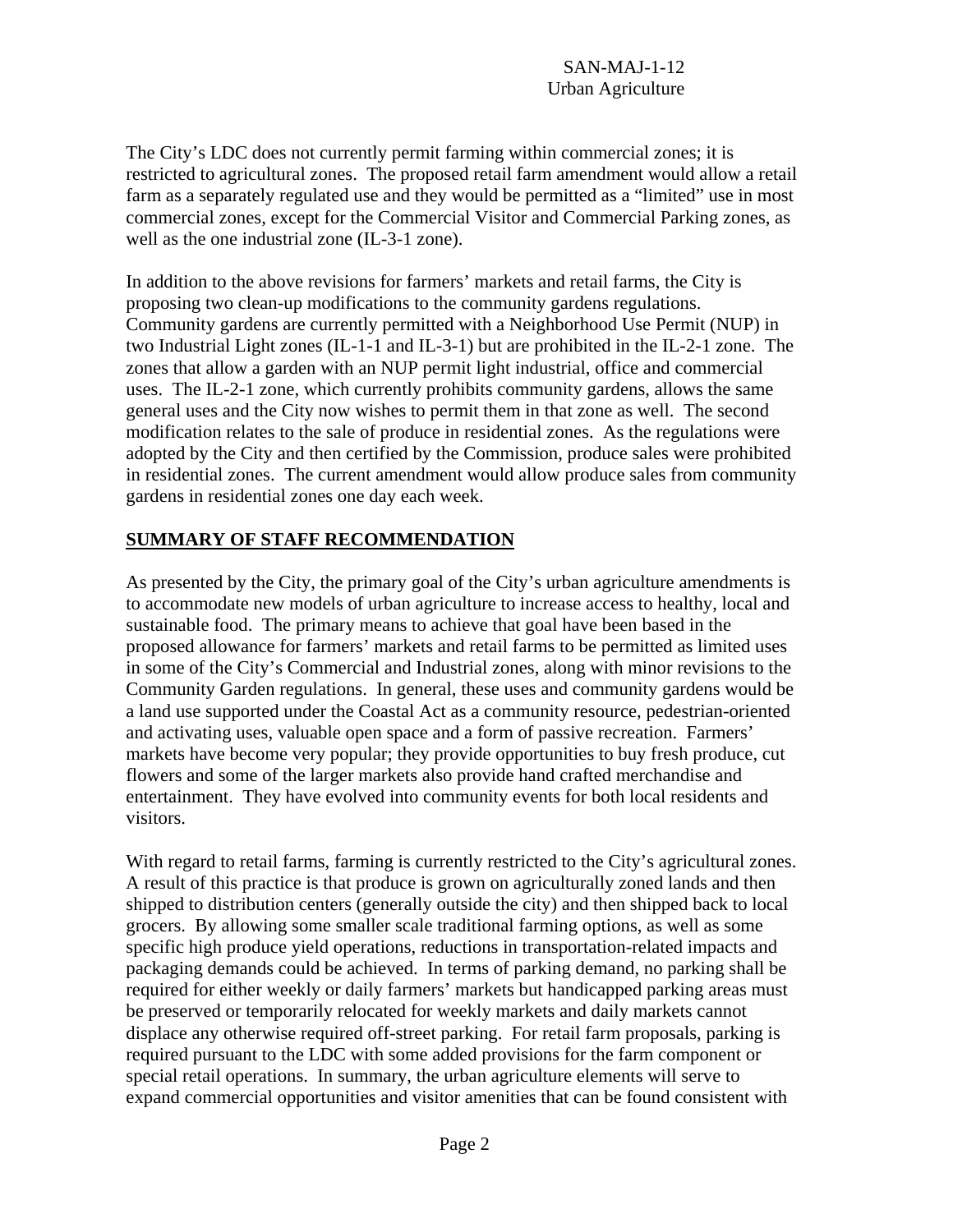the certified land use plans and no adverse impacts to coastal access or resources are anticipated.

Lastly, the various land use plans certified in the City of San Diego include broad support for community gardens, pocket parks and open space. The City's current proposal to authorize community gardens with an NUP in another comparable industrial zone, as those where gardens are already permitted, is acceptable and the provision for produce sales one day each week in residential zones does not raise any Coastal Act concerns. Therefore, staff recommends the Commission approve the subject LCP amendment request as submitted.

### **The appropriate resolution and motion may be found on Page 5. The findings for approval of the plan amendment, as submitted, begin on Page 5**

# **BACKGROUND**

 $\overline{a}$ 

The City's first Implementation Plan (IP) was certified in 1988, and the City assumed permit authority shortly thereafter. The IP consisted of portions of the City's Municipal Code, along with a number of Planned District Ordinances (PDOs) and Council Policies. Late in 1999, the Commission effectively certified the City's Land Development Code (LDC) that includes Chapters 11 through 14 of the municipal code. It replaced the first IP in its entirety and went into effect in the coastal zone on January 1, 2000. The Commission has certified many IP amendments since 2000.

# **ADDITIONAL INFORMATION**

Further information on the City of San Diego LCP Amendment No 1-12 may be obtained from Deborah Lee, District Manager, at (619) 767-2370.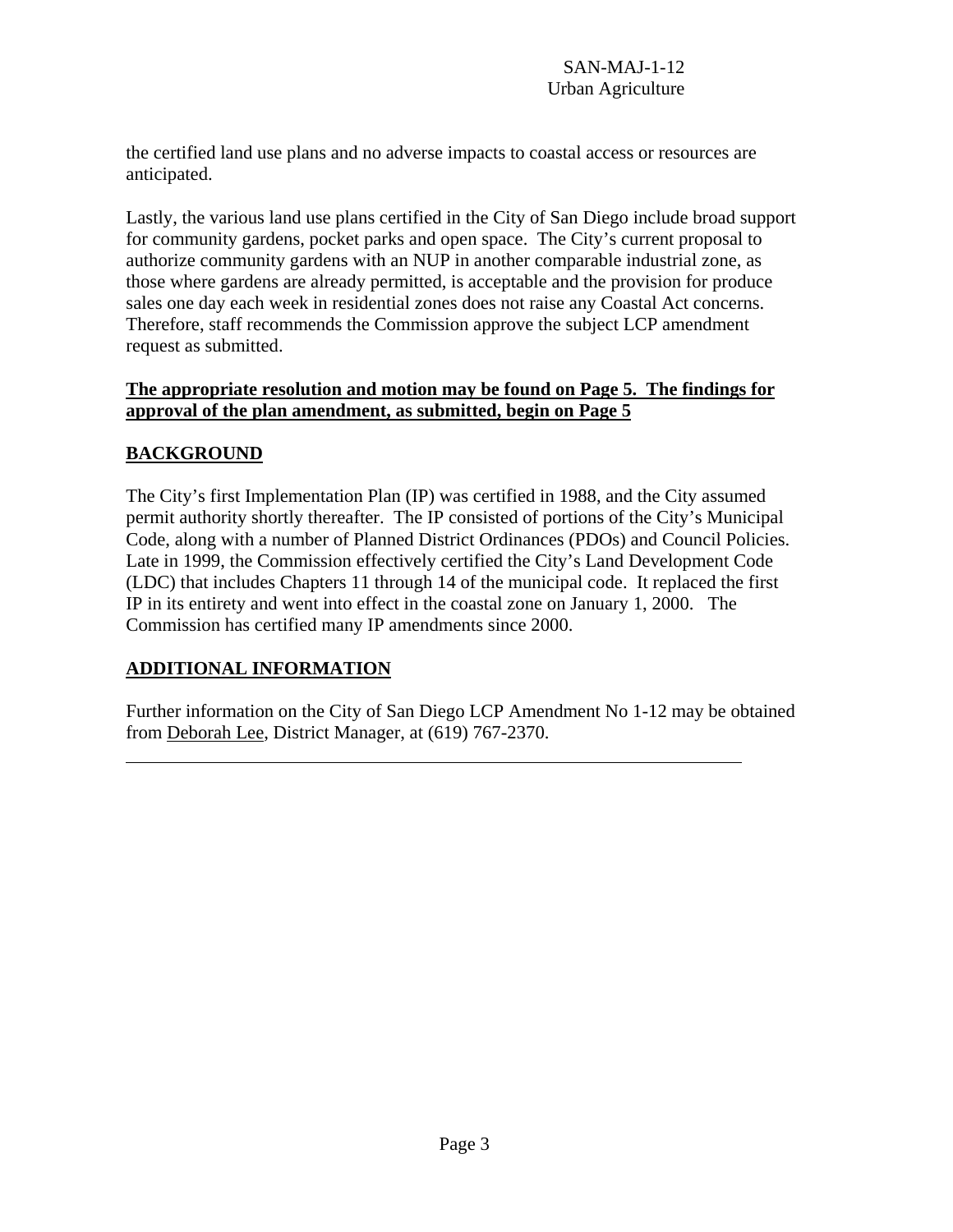# **PART I. OVERVIEW**

# **A. LCP HISTORY**

The City of San Diego has a long history of involvement with the community planning process; as a result, in 1977, the City requested that the Coastal Commission permit segmentation of its Land Use Plan (LUP) into twelve parts in order to have the LCP process conform, to the maximum extent feasible, with the City's various community plan boundaries. In the intervening years, the City has intermittently submitted all of its LUP segments, which are all presently certified, in whole or in part.

When the Commission approved segmentation of the LUP, it found that the implementation phase of the City's LCP would represent a single unifying element. This was achieved in January 1988, and the City of San Diego assumed permit authority on October 17, 1988 for the majority of its coastal zone. Several isolated areas of deferred certification remained at that time; some of these have been certified since through the LCP amendment process. Other areas of deferred certification remain today and are completing planning at a local level; they will be acted on by the Coastal Commission in the future.

Since effective certification of the City's LCP, there have been numerous major and minor amendments processed. These have included everything from land use revisions in several segments, to the rezoning of single properties, and to modifications of citywide ordinances. In November 1999, the Commission certified the City's Land Development Code (LDC), and associated documents, as the City's IP, replacing the original IP adopted in 1988. The LDC became effective in January, 2000.

# **B. STANDARD OF REVIEW**

Pursuant to Section 30513 of the Coastal Act, the Commission may only reject zoning ordinances or other implementing actions, as well as their amendments, on the grounds that they do not conform with, or are inadequate to carry out, the provisions of the certified land use plan. The Commission shall take action by a majority vote of the Commissioners present.

# **C. PUBLIC PARTICIPATION**

Section 30503 of the Coastal Act requires local governments to provide the public with maximum opportunities to participate in the development of the LCP amendment prior to its submittal to the Commission for review. The City has held Planning Commission and City Council meetings with regard to the subject amendment request. All of those local hearings were duly noticed to the public. Notice of the subject amendment has been distributed to all known interested parties.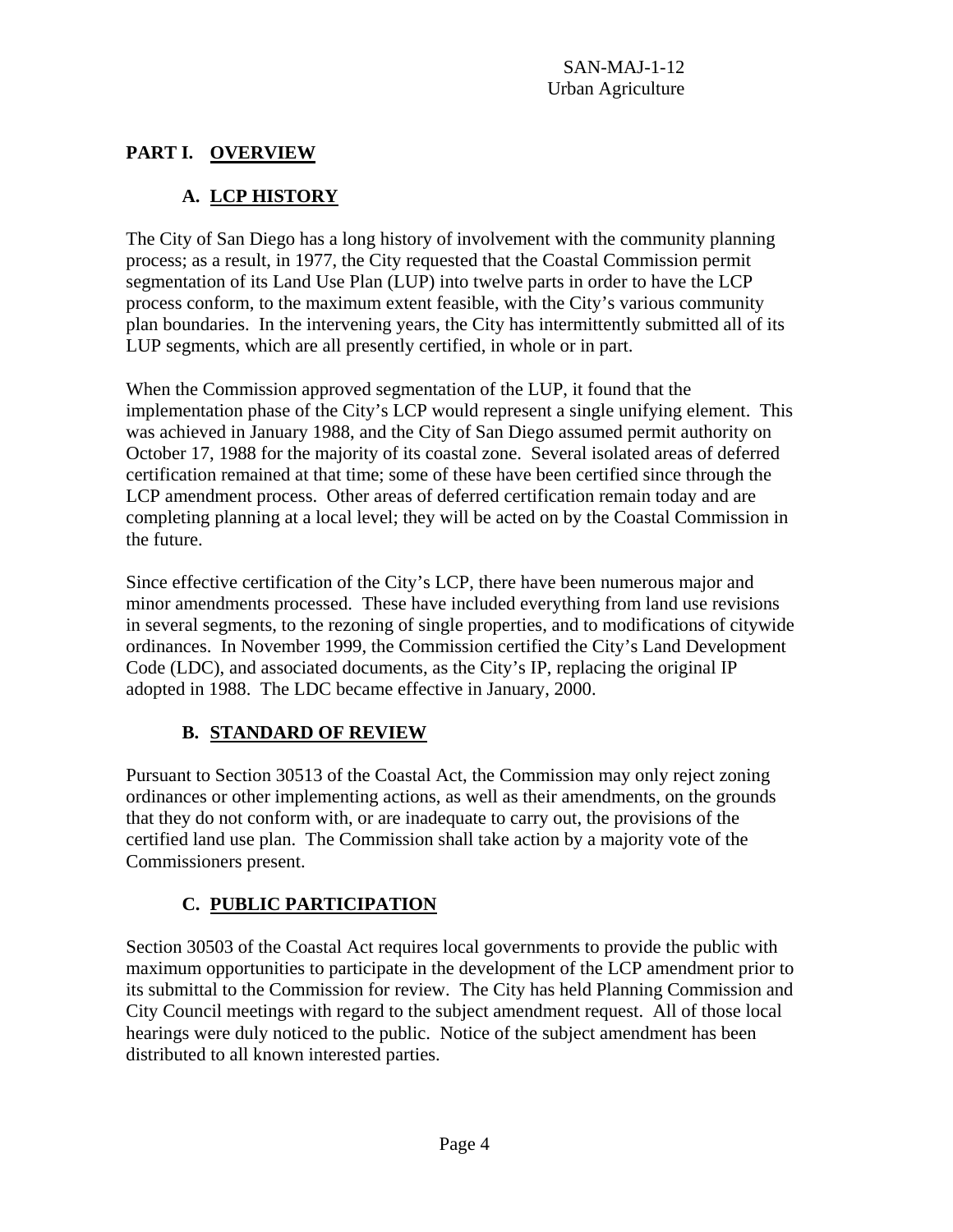# **PART II. LOCAL COASTAL PROGRAM SUBMITTAL - RESOLUTIONS**

Following a public hearing, staff recommends the Commission adopt the following resolution and findings. The appropriate motion to introduce the resolution and a staff recommendation are provided just prior to each resolution.

# **I. MOTION I:** *I move that the Commission reject the Implementation Program Amendment No. 1-12 for the City of San Diego as submitted.*

# **STAFF RECOMMENDATION OF CERTIFICATION AS SUBMITTED:**

Staff recommends a **NO** vote. Failure of this motion will result in certification of the Implementation Program Amendment as submitted and the adoption of the following resolution and findings. The motion passes only by an affirmative vote of a majority of the Commissioners present.

# **RESOLUTION TO CERTIFY IMPLEMENTATION PROGRAM AMENDMENT AS SUBMITTED:**

The Commission hereby certifies the Implementation Program Amendment for the City of San Diego as submitted and adopts the findings set forth below on grounds that the Implementation Program Amendment conforms with, and is adequate to carry out, the provisions of the certified Land Use Plan(s), and certification of the Implementation Program Amendment will meet the requirements of the California Environmental Quality Act, because either 1) feasible mitigation measures and/or alternatives have been incorporated to substantially lessen any significant adverse effects of the Implementation Program on the environment, or 2) there are no further feasible alternatives or mitigation measures that would substantially lessen any significant adverse impacts on the environment that will result from certification of the Implementation Program.

# **PART III. FINDINGS FOR APPROVAL OF THE CITY OF SAN DIEGO IMPLEMENTATION PLAN AMENDMENT AS SUBMITTED**

# **A. AMENDMENT DESCRIPTION**

The City of San Diego has submitted the subject citywide implementation plan amendment in order to authorize expanded urban agricultural uses in some of the City's commercial and industrial zones, as well as make some minor modifications to the recently adopted regulations for community gardens. Specifically, through the adoption of Ordinance Numbers O-20140 and O-20141, on February 22, 2012, the City would be allowing two new uses, farmer's markets and retail farms, as separately regulated uses. The City's certified LDC provides a description of each use category and subcategory found in the Use Regulations Tables of each of the five base zones (open space; agriculture; residential; commercial and industrial) and signs. The descriptions are then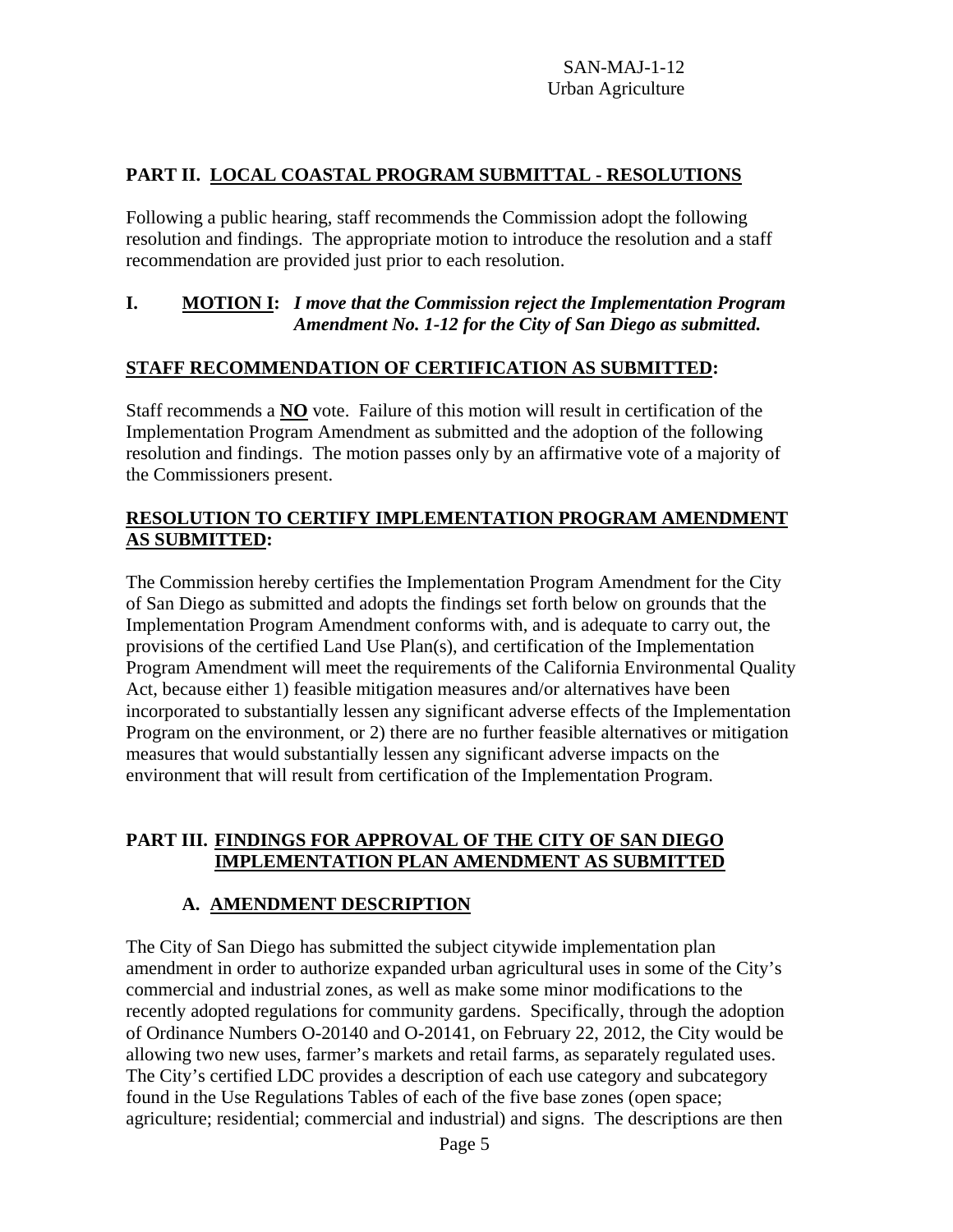used to classify specific uses into use subcategories for the purpose of determining applicable use regulations. In addition, the code then also provides for separately regulated uses because they may be regulated differently in some or all of the zones. In the subject amendment, the City proposes to add farmers' markets and retail farms as separately regulated uses. Relative to Farmers Markets, the proposed amendment would create it as a new use category in the City's Land Development Code (LDC) with two subcategories: Weekly Farmers' Markets and Daily Farmers' Market Stands. Both uses would be permitted as a "limited" use in the City's commercial zones, except Daily Farmers' Market Stands would not be permitted in the Commercial Parking zone, and both uses would be allowed in one industrial zone (the IL-3-1 zone). Generally, Weekly Farmers' Markets are located on private property and occur one day a week at each location. Daily Farmers' Market Stands are on private or public property, may operate on a daily basis at the same location and are typically located adjacent to existing commercial uses. Weekly farmers' markets on public property are not regulated by the City's zoning code; they are regulated as a temporary use/special event and must get a Special Events Permit from the City.

The City's LDC does not currently permit farming within commercial zones; it is restricted to agricultural zones. The proposed retail farm amendment would allow a retail farm as a separately regulated use and they would be permitted as a "limited" use in most commercial zones, except for the Commercial Visitor and Commercial Parking zones, and also allowed within one industrial zone (IL-3-1 zone).

In addition to the above revisions for farmers' markets and retail farms, the City is proposing two clean-up modifications to the community gardens regulations. Community gardens are currently permitted with a Neighborhood Use Permit (NUP) in Industrial Light zones (IL-1-1 and IL-3-1) but are prohibited in the IL-2-1 zone. The zones that allow a garden with an NUP permit light industrial, office and commercial uses. The IL-2-1 zone, which currently prohibits community gardens, allows the same general uses and the City now wishes to permit them in that zone as well. The second modification relates to the sale of produce in residential zones. As the regulations were adopted by the City and then certified by the Commission, produce sales were prohibited in residential zones. The current amendment would allow produce sales from community gardens in residential zones one day each week.

# **B. SPECIFIC FINDINGS FOR REJECTION**

The standard of review for LCP implementation submittals or amendments is their consistency with and ability to carry out the provisions of the certified LUP.

# **1) Purpose and Intent of the Ordinance**.

The primary goal of the City's urban agriculture amendments and revisions to the community gardens regulations is to accommodate new models of urban agriculture that increase access to healthy, local and sustainable food sources and support the expansion of community gardens in the various neighborhoods of the City. Three areas were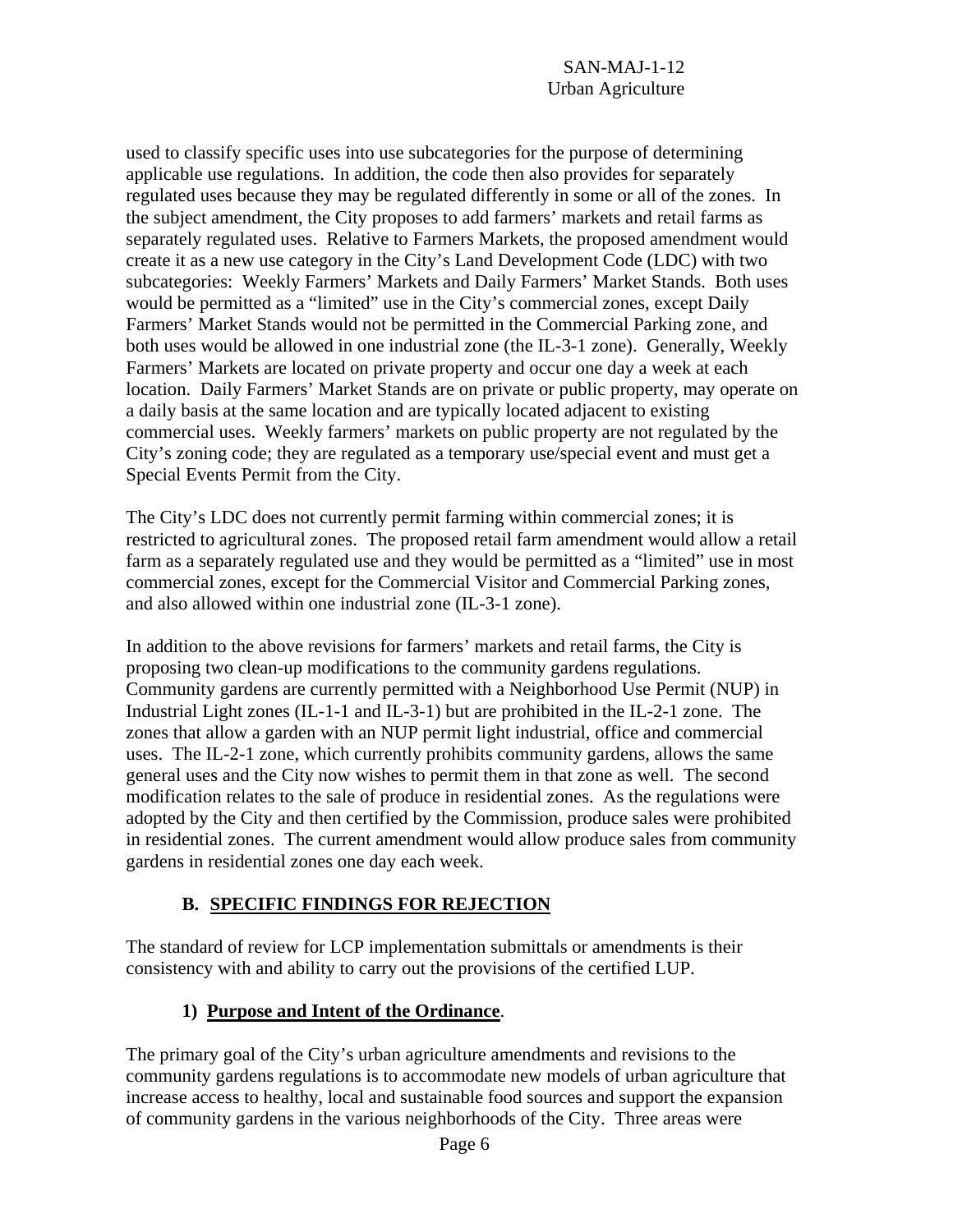identified as principal means to further this goal: creation of the new farmers' markets and retail farm provisions; reassessing animal husbandry restrictions on the keeping of chickens, goats and bees that are not addressed in the City's LCP and the minor revisions to the regulations for community gardens.

# **2) Major Provisions of the Ordinance**.

The major provisions of the proposed ordinances was to revise the Use Regulations Tables for Commercial and Industrial zones to allow farmers' markets and retail farms as a limited use subject to separate regulations. Farmers' markets are defined in the ordinance as outdoor establishments where farmers and other vendors sell produce and other goods directly to consumers and where vendors selling farm produce comprise at least 50 percent of the vendors. A farmers' market may be either a weekly farmers' market or a daily farmers' market stand. Other provisions include the following:

# **Weekly farmers' markets**

- Limited to one event per week per location; and
- No parking is required but handicapped parking must be maintained or temporarily relocated.

# **Daily farmers' market stands**

- May operate seven days per week at a given location;
- No parking is required but no required parking for the primary use on-site can be displaced;
- Sales shall be limited to unprocessed, non-value added crops;
- Market stands shall not occupy an area greater than five feet in depth and sixteen in length (80 sf.) per commercial frontage; and
- Market stands located in the public right-of-way, between the curb and fronting property line, must maintain a minimum 4-foot wide clear pedestrian path; maintain access to adjacent uses at all times and they cannot be sited adjacent to loading areas or transit stops.

Retail farms are defined in the ordinance as establishments whose primary function is to produce and sell food and other related products on the same premises. Other provisions include the following:

- Maximum area inclusive of retail and farming areas shall not exceed four acres;
- Use of pesticides is limited to those permitted by the U.S. Department of Agriculture's National Organic Program;
- A minimum of 75% of the products sold must be grown or generated onsite;
- All storage, service and repair areas shall be enclosed, secured and located outside of all required setbacks; and
- Parking is required and must comply with City standards with allowance for the farm component to provide one parking space per employee working the farm during the largest shift and for "pick your own" retail operations, the retail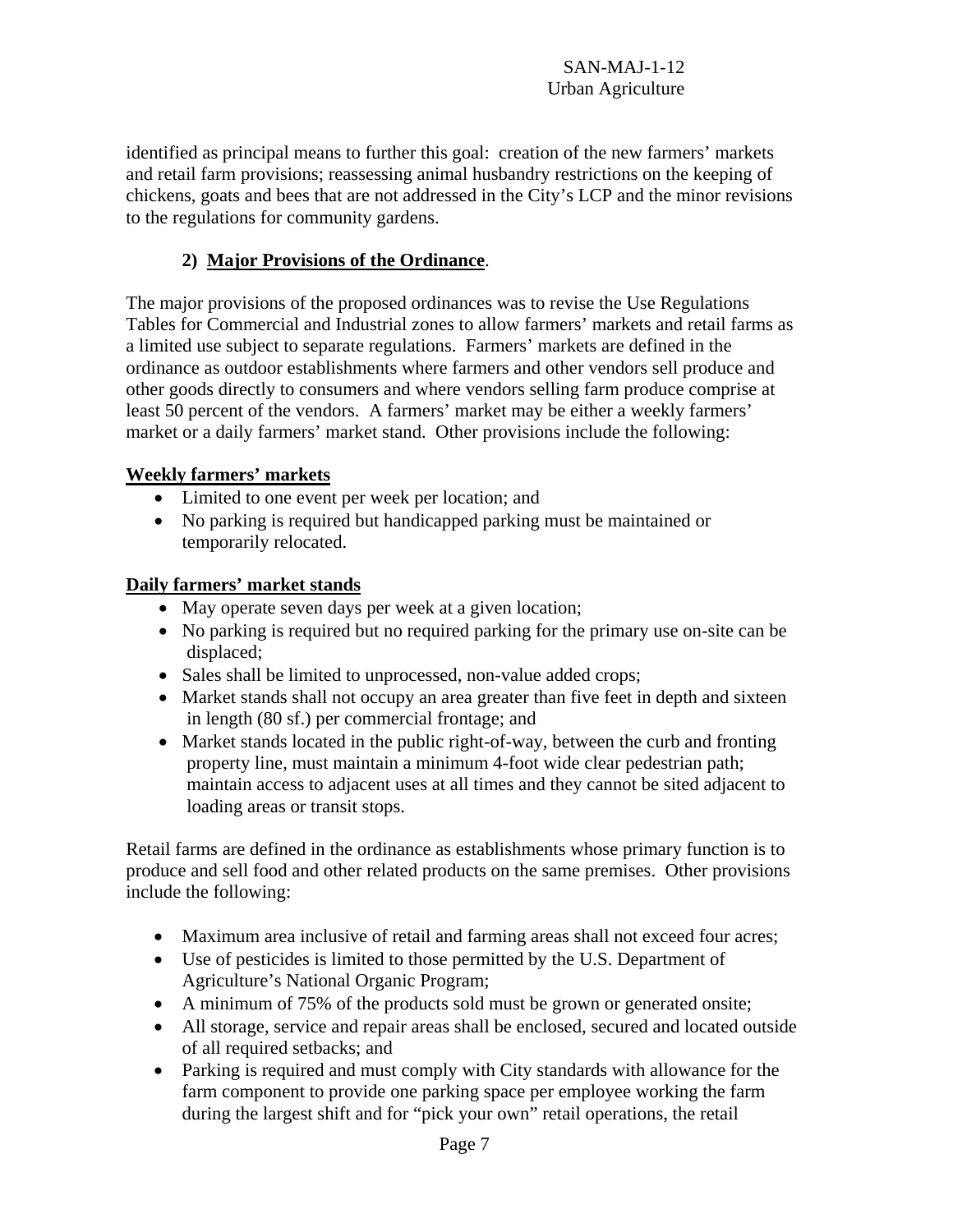parking ratio shall assume 1,000 sf. of retail space per acre of land dedicated to farming.

Community gardens are defined in the LDC as premises that are used for crop cultivation by individuals or collectively, and may be divided into multiple plots. The proposed amendment would not modify any of the previously adopted provisions for community gardens but would authorize them as a permitted use, subject to a Neighborhood Use Permit, in an additional industrial zone, the IL-2-1 zone, and also allow on-site sales of produce one day a week in residential zones. The previously certified provisions for community gardens include:

- Allowance for on-site sales of unprocessed, non-value-added products grown on site in only commercial or industrial zones;
- Drainage provisions;
- Permanent signage, including contact information for a responsible party, at the property;
- Refuse storage and screening requirements;
- Safe storage of equipment, fertilizers and materials at the site;
- Composting and water conservation measures; and
- Compliance with the MHPA Land Use Adjacency Guidelines of the City's MSCP.

# **3) Adequacy of the Ordinance to Implement the Certified LUP Segments.**

The standard of review for LCP implementation submittals or amendments is their consistency with and ability to carry out the provisions of the certified Land Use Plan(s). In the case of the City of San Diego, it has developed community planning areas based on its established neighborhoods and future urbanizing area. Predicated on those community planning areas, the City utilized the geographic segmentation provisions of the LCP regulations and developed its land use plan component covering twelve different communties (i.e., North City, La Jolla, Pacific Beach, Mission Beach, Ocean Beach, Peninsula, Otay-Mesa Nestor). Each community plan or LCP Land Use Plan contains policies that promote high priority, visitor uses and balanced commercial development that protects coastal resources and public access opportunities.

The proposed implementation plan amendments would allow farmers' markets, retail farms and community gardens in additional zones, provide separate regulations for the new uses and make some minor adjustments to the existing regulations for community gardens. In general, urban agriculture enterprises and community gardens are being promoted as one element of sustainable living and supporting local food sources. The City of San Diego General Plan establishes the following goals for urban agriculture: realize environmental, economic and public health benefits; increase access to fresh local food; reduce energy used for food transportation and distribution; encourage techniques that require reduced land and water use as compared to conventional methods of farming; support rooftop gardens and use of edible landscape materials. The City's General Plan further identifies community gardens as having the ability to "contribute to community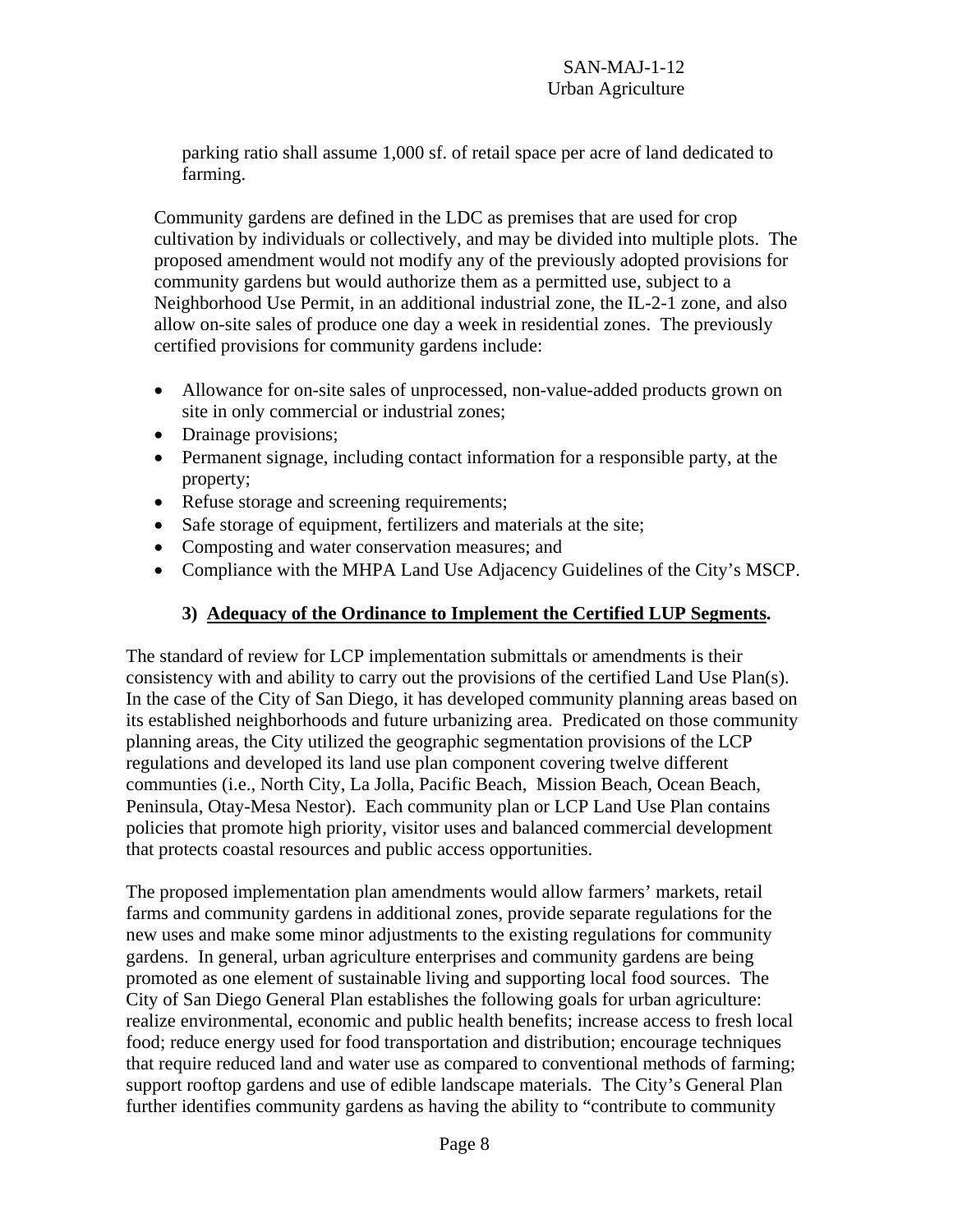development, environmental awareness, positive social interaction, community education and general health." As noted above, in general, farmers' markets, retail farms and community gardens would be land uses supported under the Coastal Act.

Relative to the park and recreational opportunities and the maintenance of adequate open space, there are a number of certified land use plan provisions that are also applicable as follows:

# **La Jolla Community Plan** (Community Facilities, Parks and Services)

• Provide adequate park and recreational facilities, libraries, schools, fire and police protection and parking to meet the needs of community residents and visitors, including children, families and the elderly.

# **Pacific Beach Community Plan** (Parks and Open Space)

- Provide sufficient community park and recreational facilities to meet the needs of the existing and future resident population.
- Increased Recreational Opportunities: The Park and Recreation Department shall redevelop Farnum Elementary School as an "interim" community park until funding for construction of the new library is obtained. Consider relocating the Pacific Beach Community Gardens to the library site if the parcel and landscape design permit.

# **Ocean Beach Precise Plan** (Public Facilities Element)

 Parks and Recreation – Develop additional active and passive recreational facilities in and adjacent to the Ocean Beach community.

# **Peninsula Community Plan** (Parks and Recreation)

- Provide improved passive park amenities for the increasing middle aged and elderly population in Peninsula.
- Evaluate feasibility of developing park and recreation facilities on portions of school site no longer being used for educational purposes.
- Vacant lots should be inventoried in Roseville, Ocean Beach Highlands and Loma Portal to determine the feasibility of providing sites for mini-parks in these parkdeficient neighborhoods.

Each of the respective land use plans also include provisions to reserve appropriate areas in each community for high priority, visitor-serving uses and those uses that are pedestrian-oriented and activate an area for both local residents and visitors. All of these provisions support expanded parks, recreational and visitor-serving commercial opportunities and protection of open space throughout the City; they further recognize the need to also utilize creative ways to meet the open space and recreational needs of each community, including pocket parks, community gardens and/or mini-parks. As proposed, the authorization for farmers' markets and retail farms will provide additional opportunities for these commercial uses in a manner that still requires City review of proposed farmers' markets and retail farms as they relate to consistency with applicable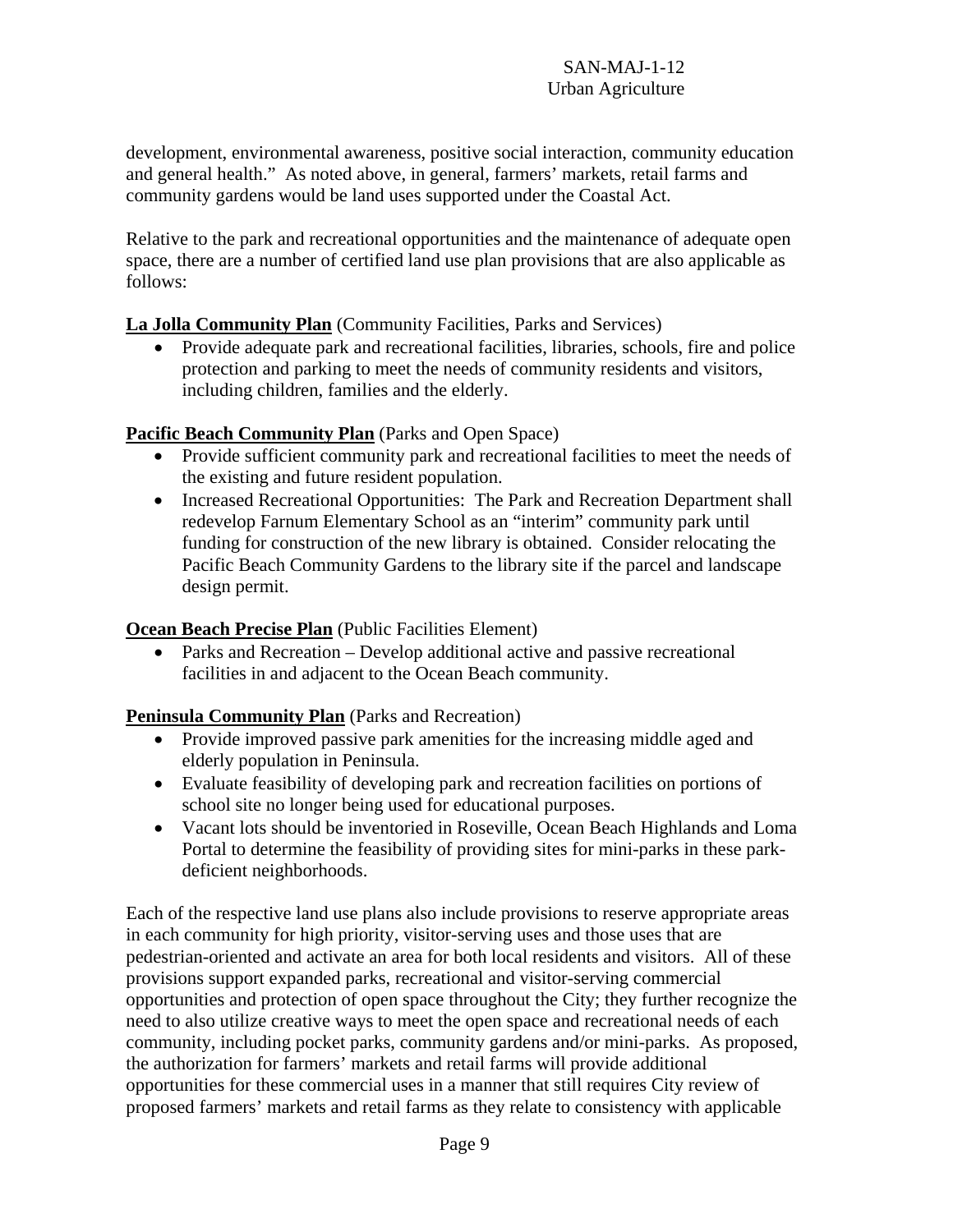policies of the LCP and associated impacts to coastal resources and thus, authorization of such uses should not adversely impact coastal access or resources if processed according to LCP permitting procedures. These uses will minimize energy consumption and vehicle miles traveled by curtailing transportation impacts associated with food production/distribution and encourage smart growth development. Adequate parking will be maintained and these uses should provide additional amenities for the community. As such, the Commission finds the amendment request can be found consistent with the certified land use plans and approved as submitted.

# **PART IV. CONSISTENCY WITH THE CALIFORNIA ENVIRONMENTAL QUALITY ACT (CEQA)**

Section 21080.5 of the California Environmental Quality Act (CEQA) exempts local government from the requirement of preparing an environmental impact report (EIR) in connection with its local coastal program. The Commission's LCP review and approval program has been found by the Resources Agency to be functionally equivalent to the EIR process. Thus, under CEQA Section 21080.5, the Commission is relieved of the responsibility to prepare an EIR for each LCP.

Nevertheless, the Commission is required in an LCP submittal or, as in this case, an LCP amendment submittal, to find that the LCP, or LCP, as amended, does conform with CEQA provisions. In adopting these ordinances, the City found that the action was exempt from CEQA pursuant to Guidelines sections 15301 (Existing Facilities), 15301 (e) (Minor Alterations of Land), 15332 (Infill Development) and 15061(b)(3) General Rule. Given the nature of urban agriculture and community gardens, along with the additional limitations placed on the uses and their operation, the Commission finds that no adverse impacts to coastal resources are anticipated. Therefore, the Commission finds that the subject LCP implementation plan, as amended, conforms with CEQA provisions.

(G:\San Diego\Reports\LCPs\City of San Diego\SD LCPA No. SAN-MAJ-1-12 (Urban Agriculture) stf.rpt.doc)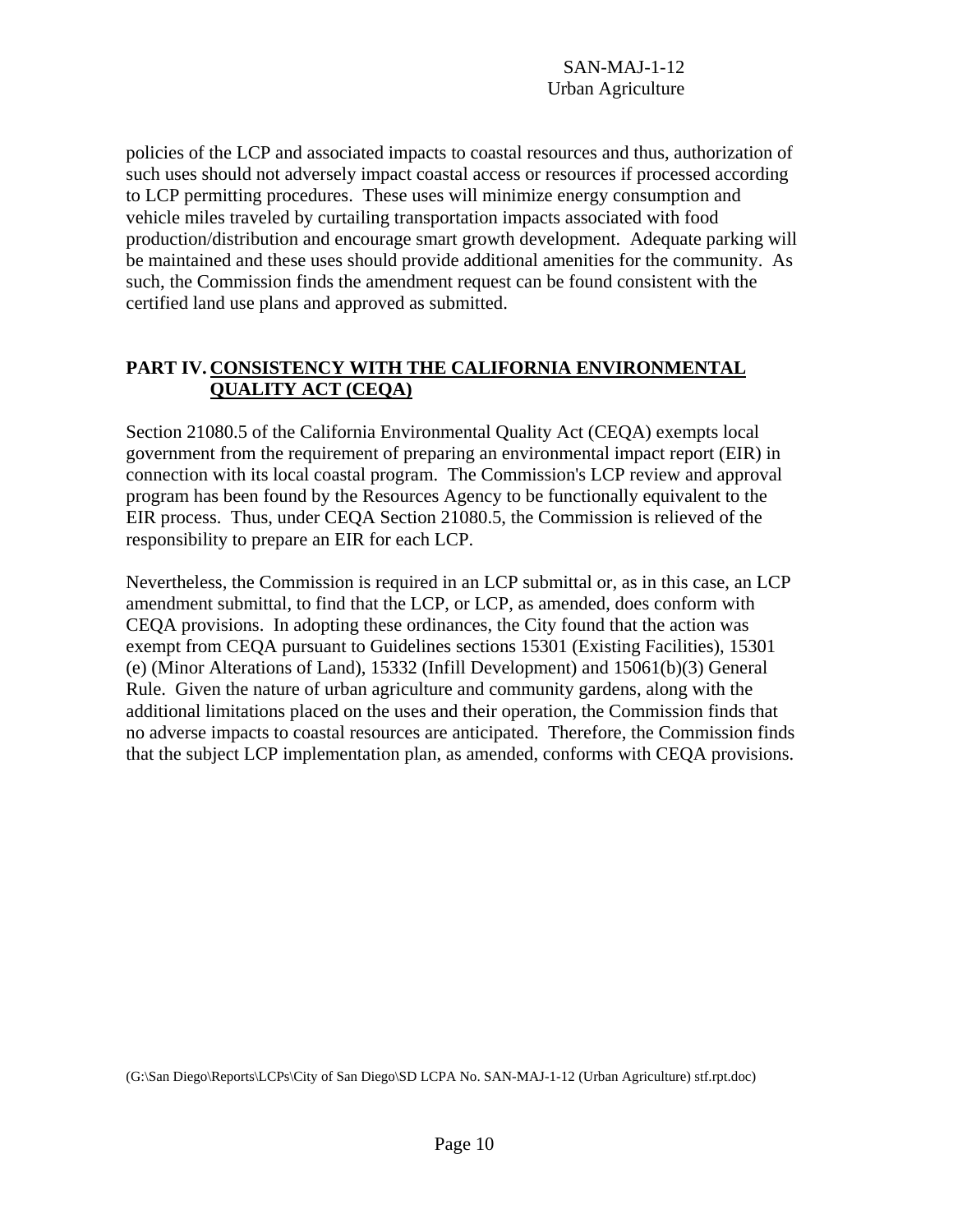### **STRIKEOUT ORDINANCE**

### **OLD LANGUAGE: Strike-Out NEW LANGUAGE: Underlined**

ORDINANCE NUMBER O- (NEW SERIES)

DATE OF FINAL PASSAGE

AN ORDINANCE AMENDING CHAPTER 13, ARTICLE 1, DIVISION 2 OF THE SAN DIEGO MUNICIPAL CODE BY AMENDING SECTION 131.0222; AMENDING CHAPTER 13, ARTICLE 1, DIVISION 3 BY AMENDING SECTIONS 131.0322 AND 131.0323; AMENDING CHAPTER 13, ARTICLE 1, DIVISION 4 BY AMENDING SECTION 131.0422; AMENDING CHAPTER 13, ARTICLE 1, DIVISION 5 BY AMENDING SECTION 131.0522; AMENDING CHAPTER 13, ARTICLE 1, DIVISION 6 BY AMENDING SECTION 131.0622; AND AMENDING CHAPTER 14, ARTICLE 1, DIVISION 5 BY ADDING NEW SECTION 141.0503, RENUMBERING CURRENT SECTION 141.0503 TO SECTION 141.0504, ADDING NEW SECTION 141.0505, AND RENUMBERING CURRENT SECTION 141.0504 TO SECTION 141.0506, ALL RELATING TO FARMERS' MARKETS AND RETAIL FARMS

#### Use Regulations Table for Open Space Zones §131.0222

The uses allowed in the open space zones are shown in Table 131-02B.

Legend for Table 131-02B [No change in text.]

| <b>Use Categories/Subcategories</b><br>[See Section 131.0112 for an explanation and | Zone<br>Designator |              |       | Zones |          |           |
|-------------------------------------------------------------------------------------|--------------------|--------------|-------|-------|----------|-----------|
| descriptions of the Use Categories, Subcategories,                                  | 1st & 2nd >>       |              | $OP-$ | OC-   | $OR-(1)$ | $OF-(11)$ |
| and Separately Regulated Uses]                                                      | $3rd \gg$          | $\epsilon =$ | $2-$  | ۔ ا   | ı٠       | ı –       |
|                                                                                     | 4th                |              |       |       |          |           |
| Open Space through Institutional [No change in text.]                               |                    |              |       |       |          |           |
| Retail Sales                                                                        |                    |              |       |       |          |           |
| Building Supplies & Equipment                                                       |                    |              |       |       |          |           |
| Food, Beverages and Groceries                                                       |                    | -            |       |       |          |           |
| Consumer Goods, Furniture, Appliances, Equipment                                    |                    |              |       |       |          |           |
| $-PAGE 1 of 12$ -                                                                   |                    |              |       |       |          | aifure    |

Table 131-02B Use Regulations Table of Open Space Zones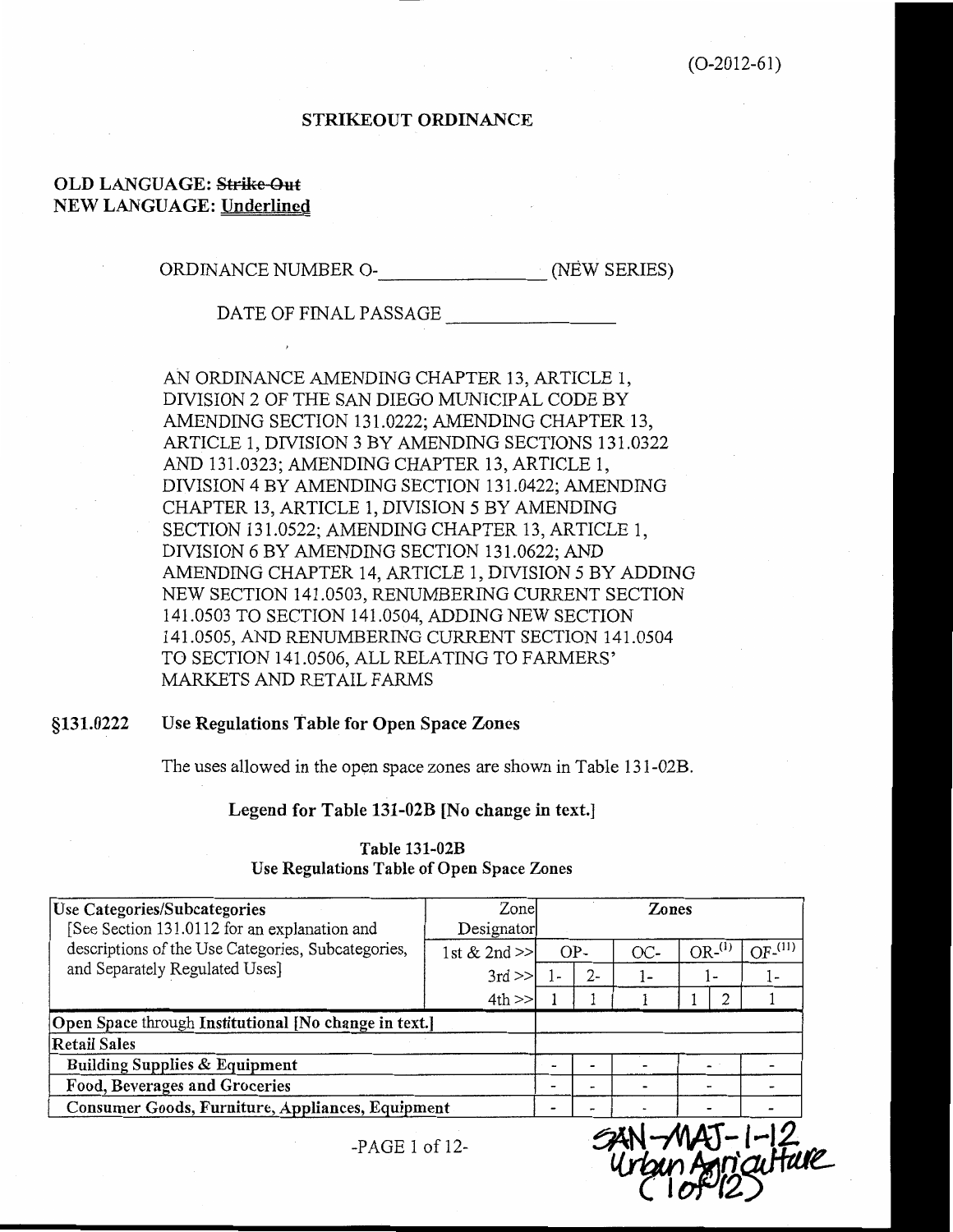| Use Categories/Subcategories<br>[See Section 131.0112 for an explanation and | Zone<br>Designator |                          |       | <b>Zones</b> |          |                      |
|------------------------------------------------------------------------------|--------------------|--------------------------|-------|--------------|----------|----------------------|
| descriptions of the Use Categories, Subcategories,                           | 1st $& 2nd \geq$   | OP-                      |       | OC-          | $OR-(1)$ | OF <sup>(11)</sup>   |
| and Separately Regulated Uses]                                               | $3rd \gg$          | $\mathbf{I}$             | $2 -$ | 1 –          | 1-       | 1 -                  |
|                                                                              | 4th                |                          |       |              |          |                      |
| Pets & Pet Supplies                                                          |                    |                          |       |              |          |                      |
| Sundries, Pharmaceuticals, & Convenience Sales                               |                    |                          |       |              |          |                      |
| Wearing Apparel & Accessories                                                |                    |                          |       |              |          |                      |
| <b>Separately Regulated Retail Sales Uses:</b>                               |                    |                          |       |              |          |                      |
| Agriculture Related Supplies & Equipment                                     |                    |                          |       |              |          |                      |
| Alcoholic Beverage Outlets                                                   |                    | $\overline{\phantom{a}}$ |       |              |          |                      |
| Farmers' Markets                                                             | ٠                  |                          |       |              |          |                      |
| <b>Weekly Farmers' Markets</b>                                               |                    |                          |       |              |          |                      |
| Daily Farmers' Market Stands                                                 |                    |                          |       |              | $=$      |                      |
| <b>Plant Nurseries</b>                                                       |                    | -                        |       |              |          |                      |
| Retail Farms                                                                 |                    |                          |       |              |          |                      |
| Swap Meets & Other Large Outdoor Retail Facilities                           |                    |                          |       |              |          | $\overline{C}^{(7)}$ |
| Commercial Services through Signs [No change in text.]                       |                    |                          |       |              |          |                      |

# Footnotes for Table 131-02B [No change in text.]

### §131.0322 Use Regulations Table for Agricultural Zones

The uses allowed in the agricultural zones are shown in Table 131-03B.

# Legend for Table 131-03B [No change in text.]

# **Table 131-03B** Use Regulations Table of Agricultural Zones

| Use Categories/Subcategories<br>[See Section 131.0112 for an explanation and | Zonel<br>Designator | Zones |    |           |
|------------------------------------------------------------------------------|---------------------|-------|----|-----------|
| descriptions of the Use Categories,                                          | 1st $& 2nd \geq$    | AG    | AR |           |
| Subcategories, and Separately Regulated Uses]                                | $3rd \gg$           | $1-$  |    | ı.        |
|                                                                              | 4th                 |       |    |           |
| Open Space through Institutional [No change in text.]                        |                     |       |    |           |
| <b>Retail Sales</b>                                                          |                     |       |    |           |
| <b>Building Supplies &amp; Equipment</b>                                     |                     |       |    |           |
| Food, Beverages and Groceries                                                |                     |       |    |           |
| Consumer Goods, Furniture, Appliances, Equipment                             |                     |       |    |           |
| Pets & Pet Supplies                                                          |                     |       |    |           |
| Sundries, Pharmaceuticals, & Convenience Sales                               |                     |       |    |           |
| Wearing Apparel & Accessories                                                |                     |       |    |           |
| <b>Separately Regulated Retail Sales Uses</b>                                |                     |       |    |           |
| Agriculture Related Supplies & Equipment                                     |                     | C     |    | $\subset$ |
| Alcoholic Beverage Outlets                                                   |                     |       |    |           |
| Farmers' Markets                                                             |                     |       |    |           |

-PAGE 2 of 12-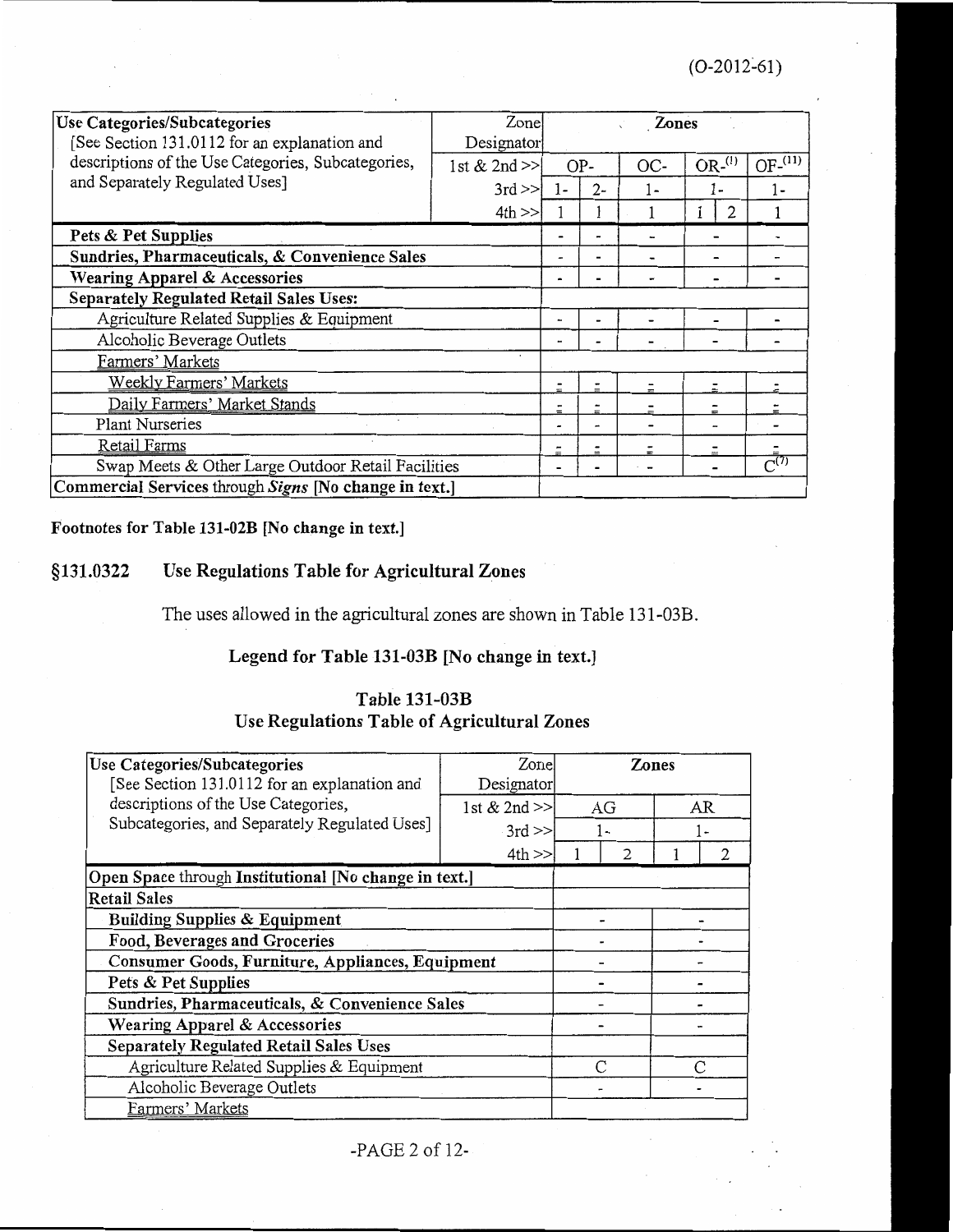| Use Categories/Subcategories                                                        | Zonel                        | Zones |    |  |    |  |  |  |
|-------------------------------------------------------------------------------------|------------------------------|-------|----|--|----|--|--|--|
| [See Section 131.0112 for an explanation and<br>descriptions of the Use Categories, | Designator<br>1st & 2nd $>>$ |       | AG |  | AR |  |  |  |
| Subcategories, and Separately Regulated Uses]                                       | $3rd \gg$                    |       |    |  |    |  |  |  |
|                                                                                     | 4th                          |       | 2  |  |    |  |  |  |
| Weekly Farmers' Markets                                                             |                              |       |    |  |    |  |  |  |
| Daily Farmers' Market Stands                                                        |                              |       |    |  |    |  |  |  |
| Plant Nurseries                                                                     |                              |       | ⊂  |  |    |  |  |  |
| <b>Retail Farms</b>                                                                 |                              |       |    |  |    |  |  |  |
| Swap Meets & Other Large Outdoor Retail Facilities                                  |                              |       |    |  |    |  |  |  |
| Commercial Services through Signs [No change in text.]                              |                              |       |    |  |    |  |  |  |

Footnotes for Table 131-03B [No change in text.]

#### **Additional Use Regulations of Agricultural Zones** §131.0323

The uses in this section are permitted within the agricultural zones as indicated

subject to the regulations listed.

- [No change in text.]  $(a)$
- $(b)$ Horticulture nurseries are permitted subject to the following:
	- Only plants are permitted to be sold on the *premises*. The sale of  $(1)$

nonplant items requires a Conditional Use Permit for a plant

nursery in accordance with Section 141.05034;

 $(2)$  through  $(3)$ [No change in text.]

#### §131.0422 Use Regulations Table for Residential Zones

The uses allowed in the residential zones are shown in the Table 131-04B.

Legend for Table 131-04B [No change in text.]

### Table 131-04B Use Regulations Table of Residential Zones

 $-PAGE 3 of 12-$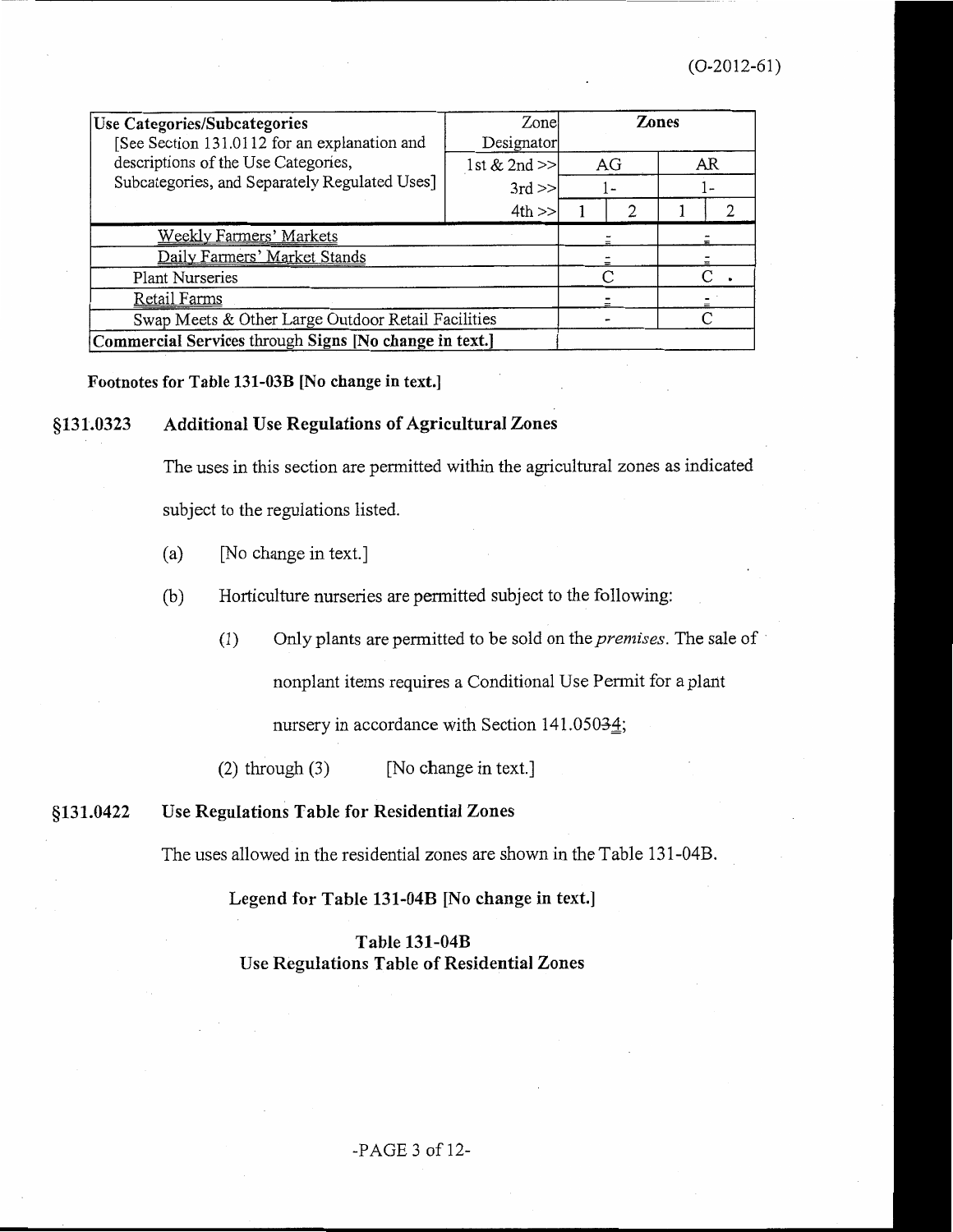| Use Categories/ Subcategories               | Zone               | Zones                    |                     |                              |                                                    |  |  |  |  |  |
|---------------------------------------------|--------------------|--------------------------|---------------------|------------------------------|----------------------------------------------------|--|--|--|--|--|
| [See Section 131.0112 for an                | Designator         |                          |                     |                              |                                                    |  |  |  |  |  |
| explanation and descriptions of             | 1st & 2nd $>>$ RE- |                          | RS-                 | RX-                          | RT-                                                |  |  |  |  |  |
| the Use Categories,                         | $3rd \geq \geq$    | $1 -$                    | $1 -$               | $1 -$                        | $1 -$                                              |  |  |  |  |  |
| Subcategories, and Separately               | 4th > 1231123      |                          | 891011121314<br>561 | $\overline{2}$               | $\overline{3}$<br>$\overline{2}$<br>$\overline{4}$ |  |  |  |  |  |
| Regulated Uses]                             |                    |                          |                     |                              |                                                    |  |  |  |  |  |
| Open Space through Institutional [No change |                    |                          |                     |                              |                                                    |  |  |  |  |  |
| in text.]                                   |                    |                          |                     |                              |                                                    |  |  |  |  |  |
| Retail Sales                                |                    |                          |                     |                              |                                                    |  |  |  |  |  |
| <b>Building Supplies &amp; Equipment</b>    |                    | Ĭ.                       |                     | $\qquad \qquad \blacksquare$ |                                                    |  |  |  |  |  |
| Food, Beverages and Groceries               |                    | ۰                        |                     |                              |                                                    |  |  |  |  |  |
| Consumer Goods, Furniture, Appliances,      |                    | Ĩ.                       |                     |                              |                                                    |  |  |  |  |  |
| Equipment                                   |                    |                          |                     |                              |                                                    |  |  |  |  |  |
| Pets & Pet Supplies                         |                    |                          |                     |                              |                                                    |  |  |  |  |  |
| Sundries, Pharmaceuticals, & Convenience    |                    |                          |                     |                              |                                                    |  |  |  |  |  |
| <b>Sales</b>                                |                    |                          |                     |                              |                                                    |  |  |  |  |  |
| <b>Wearing Apparel &amp; Accessories</b>    |                    | $\blacksquare$           |                     |                              |                                                    |  |  |  |  |  |
| <b>Separately Regulated Sales Uses</b>      |                    |                          |                     |                              |                                                    |  |  |  |  |  |
| Agriculture Related Supplies & Equipment    |                    | ÷                        |                     |                              |                                                    |  |  |  |  |  |
| Alcoholic Beverage Outlets                  |                    | $\overline{\phantom{a}}$ |                     |                              |                                                    |  |  |  |  |  |
| Farmers' Markets                            |                    |                          |                     |                              |                                                    |  |  |  |  |  |
| <b>Weekly Farmers' Markets</b>              |                    | $=$                      |                     |                              |                                                    |  |  |  |  |  |
| Daily Farmers' Market Stands                |                    | $\equiv$                 |                     | $\ddot{=}$                   |                                                    |  |  |  |  |  |
| <b>Plant Nurseries</b>                      |                    |                          |                     |                              |                                                    |  |  |  |  |  |
| Retail Farms                                |                    | $\equiv$                 |                     |                              |                                                    |  |  |  |  |  |
| Swap Meets & Other Large Outdoor Retail     |                    |                          |                     |                              |                                                    |  |  |  |  |  |
| Facilities                                  |                    |                          |                     |                              |                                                    |  |  |  |  |  |
| Commercial Services through Signs [No       |                    |                          |                     |                              |                                                    |  |  |  |  |  |
| change in text.]                            |                    |                          |                     |                              |                                                    |  |  |  |  |  |

| Use Categories/ Subcategories<br>[See Section 131.0112 for an | Zone<br>Designator |     |  |   |       | <b>Zones</b> |  |                      |   |                      |                      |
|---------------------------------------------------------------|--------------------|-----|--|---|-------|--------------|--|----------------------|---|----------------------|----------------------|
| explanation and descriptions of the                           | 1st & 2nd $>>$     | RM- |  |   |       |              |  |                      |   |                      |                      |
| Use Categories, Subcategories, and                            | $3rd \ge$          | 1 – |  |   | $2 -$ |              |  | $\overline{3}$ -     |   | 4-                   | $5-$                 |
| Separately Regulated Uses]                                    | $4th \gg$          | 2   |  | 4 |       | 6            |  | 8                    | 9 | 10                   | 12                   |
| Open Space through Institutional [No change in                |                    |     |  |   |       |              |  |                      |   |                      |                      |
| text.]                                                        |                    |     |  |   |       |              |  |                      |   |                      |                      |
| <b>Retail Sales</b>                                           |                    |     |  |   |       |              |  |                      |   |                      |                      |
| Building Supplies & Equipment                                 |                    |     |  |   |       |              |  |                      |   |                      |                      |
| Food, Beverages and Groceries                                 |                    |     |  |   |       |              |  | $\overline{p^{(8)}}$ |   | $P^{(8)}$            | $\overline{P^{(8)}}$ |
| Consumer Goods, Furniture, Appliances,<br>Equipment           |                    |     |  |   |       |              |  |                      |   |                      |                      |
| Pets & Pet Supplies                                           |                    |     |  |   |       |              |  |                      |   |                      |                      |
| Sundries, Pharmaceuticals, & Convenience Sales                |                    |     |  |   |       |              |  | $P^{(8)}$            |   | $\overline{P^{(8)}}$ | $P^{(8)}$            |
| Wearing Apparel & Accessories                                 |                    |     |  |   |       |              |  |                      |   |                      |                      |
| <b>Separately Regulated Sales Uses</b>                        |                    |     |  |   |       |              |  |                      |   |                      |                      |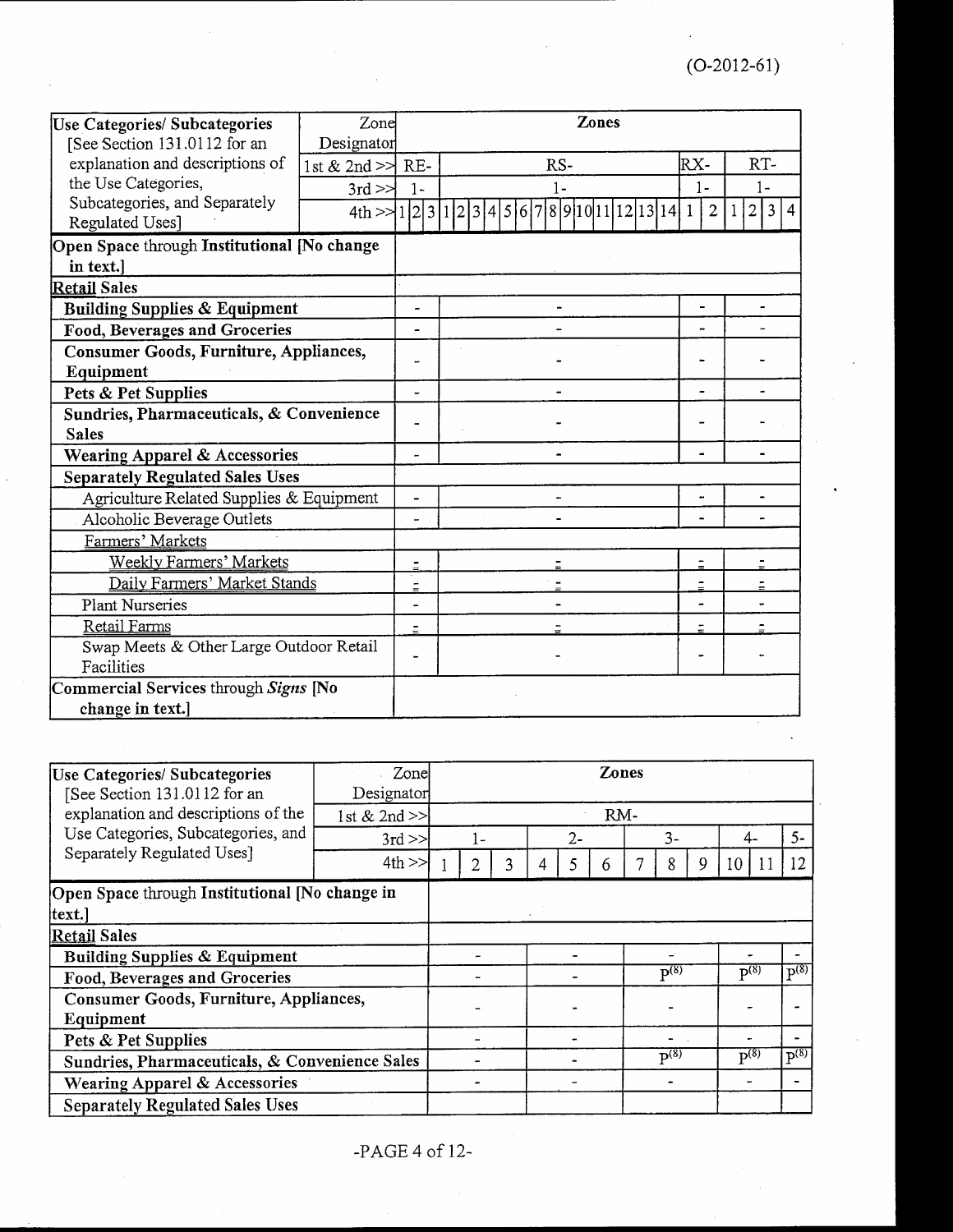| <b>Use Categories/Subcategories</b><br>See Section 131.0112 for an | Zone<br>Designator |  |       |  |      | Zones |  |                |   |    |    |      |
|--------------------------------------------------------------------|--------------------|--|-------|--|------|-------|--|----------------|---|----|----|------|
| explanation and descriptions of the                                | 1st & 2nd $>>$     |  |       |  |      | RM-   |  |                |   |    |    |      |
| Use Categories, Subcategories, and                                 | $3rd \gg$          |  | $1 -$ |  | $2-$ |       |  | $\overline{3}$ |   | 4- |    | $5-$ |
| Separately Regulated Uses]                                         | $4th$ $>>$         |  |       |  |      | 6     |  | 8              | 9 | 10 | 11 | 12   |
| Agriculture Related Supplies & Equipment                           |                    |  |       |  |      |       |  |                |   |    |    |      |
| Alcoholic Beverage Outlets                                         |                    |  |       |  |      |       |  |                |   |    |    |      |
| Farmers' Markets                                                   |                    |  |       |  |      |       |  |                |   |    |    |      |
| <b>Weekly Farmers' Markets</b>                                     |                    |  |       |  |      |       |  |                |   |    |    |      |
| Daily Farmers' Market Stands                                       |                    |  |       |  |      |       |  |                |   |    |    |      |
| Plant Nurseries                                                    |                    |  |       |  |      |       |  |                |   |    |    |      |
| Retail Farms                                                       |                    |  |       |  |      |       |  |                |   |    |    |      |
| Swap Meets & Other Large Outdoor Retail<br>Facilities              |                    |  |       |  |      |       |  |                |   |    |    |      |
| Commercial Services through Signs [No change in<br>text.           |                    |  |       |  |      |       |  |                |   |    |    |      |

# Footnotes for Table 131-04B [No change in text.]

### §131.0522 Use Regulations Table of Commercial Zones

The uses allowed in the commercial zones are shown in Table 131-05B.

# Legend for Table 131-05B [No change in text.]

# Table 131-05B Use Regulations Table for Commercial Zones

| Use Categories/Subcategories                                                       | Zone         | Zones                    |    |  |       |                       |     |               |       |  |     |
|------------------------------------------------------------------------------------|--------------|--------------------------|----|--|-------|-----------------------|-----|---------------|-------|--|-----|
|                                                                                    | Designator   |                          |    |  |       |                       |     |               |       |  |     |
| [See Section 131.0112 for an explanation                                           | 1st & 2nd >> | CN <sup>(1)</sup><br>CR- |    |  |       | CV <sub></sub><br>CO- |     |               | $CP-$ |  |     |
| and descriptions of the Use Categories,<br>Subcategories, and Separately Regulated | $3rd \gg$    |                          | 1- |  | $1 -$ |                       | - ا |               | - ا   |  | ı – |
| Uses]                                                                              | 4th          |                          |    |  |       |                       |     | $\mathcal{L}$ |       |  |     |
| Open Space through Institutional [No change in text.]                              |              |                          |    |  |       |                       |     |               |       |  |     |
| <b>Retail Sales</b>                                                                |              |                          |    |  |       |                       |     |               |       |  |     |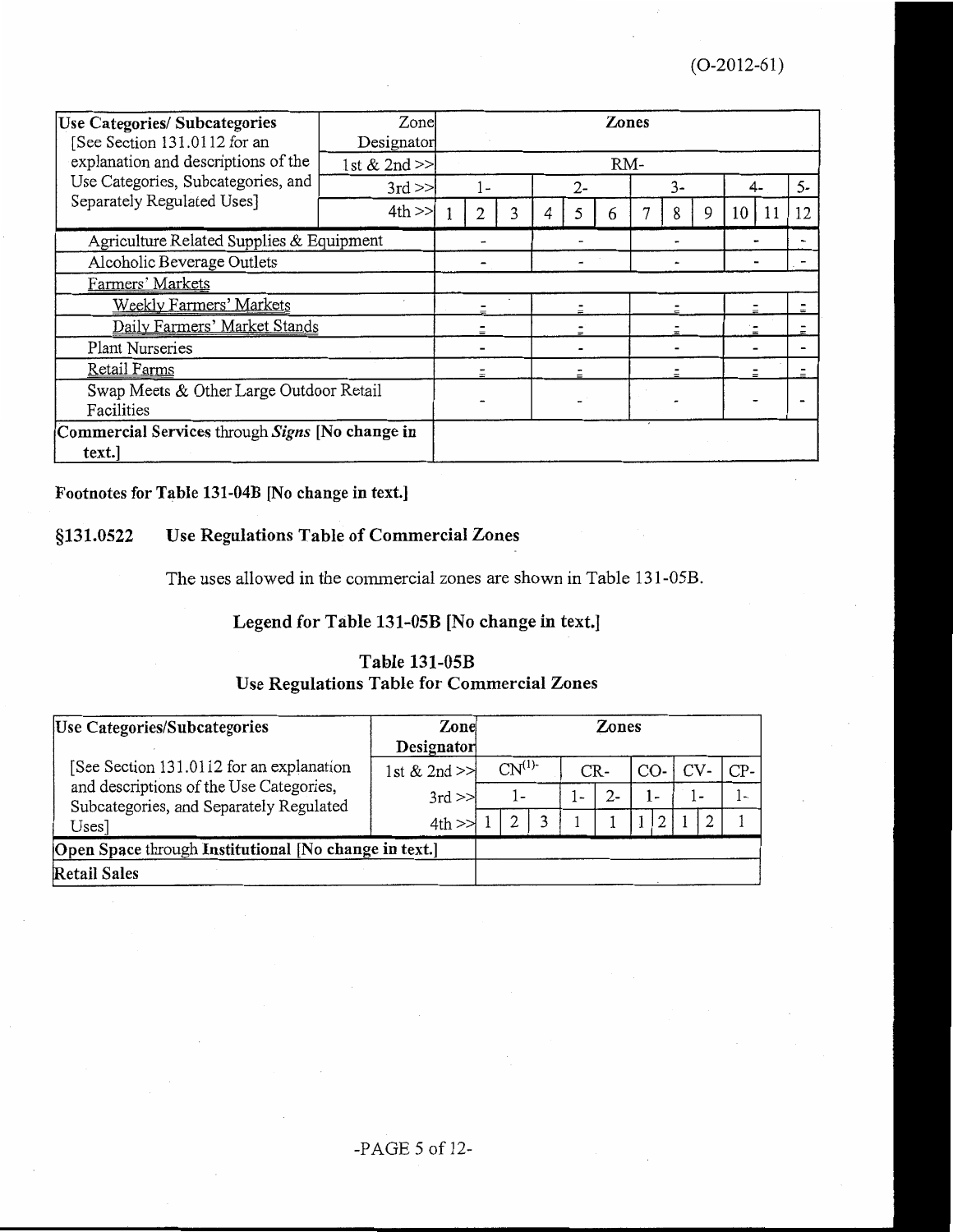| <b>Use Categories/Subcategories</b>                                                | Zone             |  |                                                          |            |                | Zones                          |                             |                |                       |                |
|------------------------------------------------------------------------------------|------------------|--|----------------------------------------------------------|------------|----------------|--------------------------------|-----------------------------|----------------|-----------------------|----------------|
|                                                                                    | Designator       |  |                                                          |            |                |                                |                             |                |                       |                |
| [See Section 131.0112 for an explanation                                           | 1st & 2nd $\geq$ |  | $CN^{(1)}$                                               |            |                | CR-                            | CO-                         |                | CV-                   | CP-            |
| and descriptions of the Use Categories,<br>Subcategories, and Separately Regulated | $3rd \geq$       |  | $1-$                                                     |            | $1 -$          | $2-$                           |                             | 1-             | 1-                    | $1-$           |
| Uses]                                                                              | $4th \geq 1$     |  | $\overline{2}$                                           | 3          |                |                                |                             | $\overline{2}$ | $\overline{2}$<br>1   | 1              |
| <b>Building Supplies &amp; Equipment</b>                                           |                  |  | $P^{(11)}$                                               |            |                | $P^{(11)} P^{(11)} $           |                             |                |                       |                |
| Food, Beverages and Groceries                                                      |                  |  | $P^{(11)}$                                               |            | p(11)          | $p^{(11)}$                     | $P^{(11)}$                  |                | $P^{(11)}$            |                |
| Consumer Goods, Furniture, Appliances, Equipment                                   |                  |  |                                                          | $P^{(11)}$ |                | $p^{(11)} p^{(11)} p^{(3,11)}$ |                             |                | $\overline{P^{(13)}}$ |                |
| Pets & Pet Supplies                                                                |                  |  | $\overline{P^{(11)}}$<br>$\sqrt{p^{(11)}}$<br>$p^{(11)}$ |            |                |                                |                             |                |                       |                |
| Sundries, Pharmaceutical, & Convenience Sales                                      |                  |  | $\overline{P^{(11)}}$                                    |            | p(11)          | $\overline{p(11)}$             | $\overline{P^{(11)}}$       |                | $\overline{P^{(11)}}$ |                |
| Wearing Apparel & Accessories                                                      |                  |  | $\overline{P^{(11)}}$                                    |            |                | $\overline{P^{(11)}} P^{(11)}$ |                             |                | $P^{(11)}$            |                |
| <b>Separately Regulated Retail Sales Uses</b>                                      |                  |  |                                                          |            |                |                                |                             |                |                       |                |
| Agriculture Related Supplies & Equipment                                           |                  |  |                                                          |            | $\overline{P}$ | P                              |                             |                |                       |                |
| Alcoholic Beverage Outlets                                                         |                  |  | L                                                        |            |                |                                | L                           |                | L                     |                |
| Farmers' Markets                                                                   |                  |  |                                                          |            |                |                                |                             |                |                       |                |
| <b>Weekly Farmers' Markets</b>                                                     |                  |  |                                                          |            |                |                                | Ŀ                           |                | L                     | L              |
| Daily Farmers' Market Stands                                                       |                  |  |                                                          |            |                |                                | $\underline{\underline{L}}$ |                | L                     | $\blacksquare$ |
| Plant Nurseries                                                                    |                  |  | $\overline{P}$                                           |            | $\overline{P}$ | $\mathbf{P}$                   |                             |                |                       |                |
| <b>Retail Farms</b>                                                                |                  |  | L                                                        |            | L              |                                | $\overline{L}$              |                |                       |                |
| Swap Meets & Other Large Outdoor Retail Facilities                                 |                  |  |                                                          |            | Ċ              | C                              |                             |                | $\overline{C^{(10)}}$ |                |
| Commercial Services through Signs [No change in text.]                             |                  |  |                                                          |            |                |                                |                             |                |                       |                |

| Use Categories/Subcategories [See              | Zone              |                       |                       |                       | <b>Zones</b>                   |                                         |  |  |
|------------------------------------------------|-------------------|-----------------------|-----------------------|-----------------------|--------------------------------|-----------------------------------------|--|--|
| Section 131.0112 for an explanation            | Designator        |                       |                       |                       |                                |                                         |  |  |
| and descriptions of the Use                    | 1st $& 2nd \geq$  | CC-                   |                       |                       |                                |                                         |  |  |
| Categories, Subcategories, and                 | $3rd \ge \ge$     | ີ 1-                  | $2 -$                 | $3-$                  | 4-                             | $\zeta$ .                               |  |  |
| Separately Regulated Uses]                     | 4th > 1/2 3 1 2 3 |                       |                       | 5                     | 5<br>$\mathfrak{D}$<br>3       | .5<br>3                                 |  |  |
| Open Space through Institutional [No change in |                   |                       |                       |                       |                                |                                         |  |  |
| text.]                                         |                   |                       |                       |                       |                                |                                         |  |  |
| Retail Sales                                   |                   |                       |                       |                       |                                |                                         |  |  |
| <b>Building Supplies &amp; Equipment</b>       |                   | $P^{(11)}$            | $P^{(1)}$             |                       | $\mathbf{p}^{\text{(II)}}$     | $P^{(11)}$                              |  |  |
| Food, Beverages and Groceries                  |                   | $P^{(II)}$            | $\overline{p(11)}$    | $P^{(1)}$             | $\overline{\mathbf{p}^{(11)}}$ | $\overline{P^{(II)}}$                   |  |  |
| Consumer Goods, Furniture, Appliances,         |                   | $P^{(11)}$            | $P^{(11)}$            | $p^{(11)}$            | $P^{(11)}$                     | $P^{(11)}$                              |  |  |
| Equipment                                      |                   |                       |                       |                       |                                |                                         |  |  |
| Pets & Pet Supplies                            |                   | $\overline{p^{(11)}}$ | $\overline{P^{(11)}}$ | $\overline{P^{(11)}}$ | $\overline{P^{(11)}}$          | $P^{(11)}$                              |  |  |
| Sundries, Pharmaceutical, & Convenience Sales  |                   | $P^{(11)}$            | $\overline{P^{(11)}}$ | $\overline{P^{(11)}}$ | $\overline{P^{(11)}}$          | $\overline{\mathrm{P}^{\mathrm{(11)}}}$ |  |  |
| <b>Wearing Apparel &amp; Accessories</b>       |                   | $p^{(11)}$            | $\overline{P^{(11)}}$ | $\overline{P^{(11)}}$ | $p^{(11)}$                     | $\vec{p}^{(11)}$                        |  |  |
| <b>Separately Regulated Retail Sales Uses</b>  |                   |                       |                       |                       |                                |                                         |  |  |
| Agriculture Related Supplies & Equipment       |                   |                       | ۳                     |                       | P                              | P                                       |  |  |
| Alcoholic Beverage Outlets                     |                   | L                     | L                     | L                     |                                | $\mathbf{I}$ .                          |  |  |
| Farmers' Markets                               |                   |                       |                       |                       |                                |                                         |  |  |
| <b>Weekly Farmers' Markets</b>                 |                   | Ţ                     | L                     | L                     |                                |                                         |  |  |
| Daily Farmers' Market Stands                   |                   |                       |                       | Ţ                     |                                |                                         |  |  |
| Plant Nurseries                                |                   | P                     | P                     | P                     | P                              | $\mathbf{P}$                            |  |  |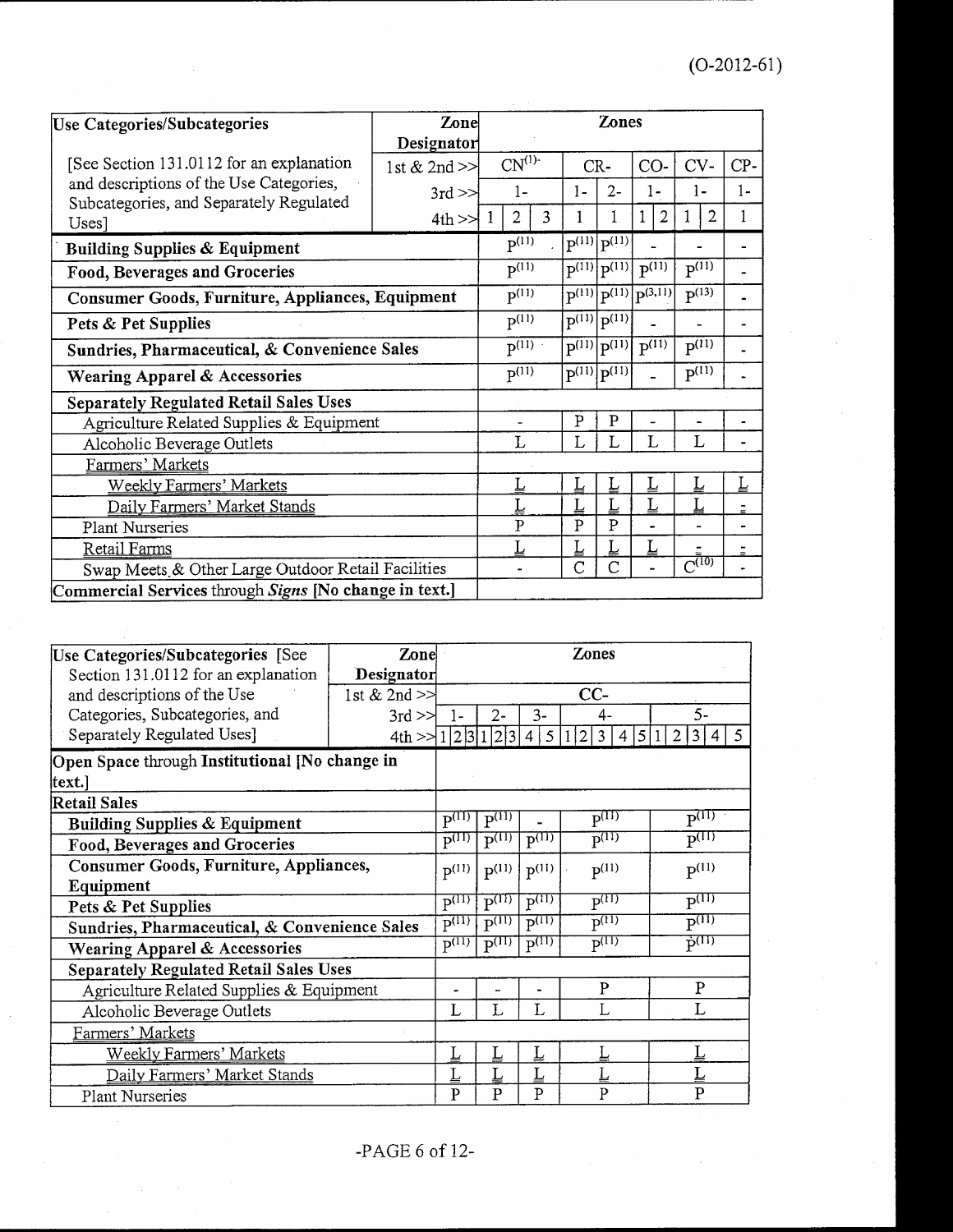| Use Categories/Subcategories [See               | Zone               | Zones       |                          |   |  |  |  |  |  |  |
|-------------------------------------------------|--------------------|-------------|--------------------------|---|--|--|--|--|--|--|
| Section 131.0112 for an explanation             | Designator         |             |                          |   |  |  |  |  |  |  |
| and descriptions of the Use                     | 1st $& 2nd \geq 1$ | $CC-$       |                          |   |  |  |  |  |  |  |
| Categories, Subcategories, and                  | $3rd \gg$          | 3-<br>$2 -$ |                          |   |  |  |  |  |  |  |
| Separately Regulated Uses]                      | 4th                |             |                          |   |  |  |  |  |  |  |
| <b>Retail Farms</b>                             |                    | ᆇ           |                          | ᆇ |  |  |  |  |  |  |
| Swap Meets & Other Large Outdoor Retail         |                    |             | $\overline{\phantom{a}}$ |   |  |  |  |  |  |  |
| Facilities                                      |                    |             |                          |   |  |  |  |  |  |  |
| Commercial Services through Signs [No change in |                    |             |                          |   |  |  |  |  |  |  |
| text.                                           |                    |             |                          |   |  |  |  |  |  |  |

# Footnotes to Table 131-05B [No change in text.]

### Use Regulations Table for Industrial Zones §131.0622

The uses allowed in the industrial zones are shown in Table 131-06B.

# Legend for Table 131-06B [No change in text.]

# Table 131-06B Use Regulations Table for Industrial Zones

| Use Categories/ Subcategories<br>[See Section 131.0112 for an    | Zone<br>Designator |                          |                |              | Zones                                                                       |                           |                          |                     |                       |
|------------------------------------------------------------------|--------------------|--------------------------|----------------|--------------|-----------------------------------------------------------------------------|---------------------------|--------------------------|---------------------|-----------------------|
| explanation and descriptions of the                              | 1st & 2nd> $>$     |                          | $IP-$          |              | П.-                                                                         |                           |                          | TH-                 | IS-                   |
| Use Categories, Subcategories,<br>and Separately Regulated Uses] | $3rd \geq 1$       | $1 -$                    | $2-$           | $1-$         | 2-                                                                          | $3 -$                     | 1-                       | 2-                  | 1-                    |
|                                                                  | $4th$ $>$          | 1                        |                | 1            | 1                                                                           |                           |                          |                     | 1                     |
| Open Space through Institutional [No change                      |                    |                          |                |              |                                                                             |                           |                          |                     |                       |
| in text.                                                         |                    |                          |                |              |                                                                             |                           |                          |                     |                       |
| Retail Sales                                                     |                    |                          |                |              |                                                                             |                           |                          |                     |                       |
| <b>Building Supplies &amp; Equipment</b>                         |                    | -                        | $\blacksquare$ | $P^{(6,15)}$ | $P^{(15)}$                                                                  | $P^{(15)}$                |                          | P <sup>(6,15)</sup> | $\overline{P^{(15)}}$ |
| Food, Beverages and Groceries                                    |                    | $\overline{\phantom{a}}$ |                |              |                                                                             | $\overline{P^{(15)}}$     |                          |                     |                       |
| Consumer Goods, Furniture, Appliances,<br>Equipment              |                    |                          |                |              | $p^{(2,15)}$ $p^{(15)}$                                                     |                           |                          |                     | $ p^{(3,15)} $        |
| Pets & Pet Supplies                                              |                    | -                        |                |              |                                                                             | $P^{(15)}$                |                          |                     |                       |
| Sundries, Pharmaceuticals, & Convenience<br><b>Sales</b>         |                    |                          |                |              | $p(5,15)$ $p(5,15)$ $p(5,15)$ $p(15)$ $p(15)$ $p(5,15)$ $p(5,15)$ $p(4,15)$ |                           |                          |                     |                       |
| Wearing Apparel & Accessories                                    |                    |                          |                |              | $\overline{P^{(3,15)} P^{(3,15)}}$                                          |                           |                          |                     | $D^{(3,15)}$          |
| <b>Separately Regulated Retail Sales Uses</b>                    |                    |                          |                |              |                                                                             |                           |                          |                     |                       |
| Agriculture Related Supplies & Equipment                         |                    |                          |                |              | P                                                                           | $\mathbf P$               | P                        | P                   | P                     |
| Alcoholic Beverage Outlets                                       |                    | $\overline{\phantom{0}}$ |                |              |                                                                             | L                         |                          |                     |                       |
| Farmers' Markets                                                 |                    |                          |                |              |                                                                             |                           |                          |                     |                       |
| Weekly Farmers' Markets                                          |                    | $\frac{1}{\pi}$          |                |              | $\overline{a}$                                                              |                           | $\equiv$                 | $\overline{a}$      | $\ddot{=}$            |
| Daily Farmers' Market Stands                                     |                    | $\overline{=}$           |                |              | -                                                                           |                           | $\overline{\phantom{0}}$ |                     |                       |
| <b>Plant Nurseries</b>                                           |                    |                          |                |              |                                                                             | $\boldsymbol{\mathrm{P}}$ |                          | $\overline{P}$      | P                     |
| Retail Farms                                                     |                    |                          |                |              |                                                                             |                           |                          |                     |                       |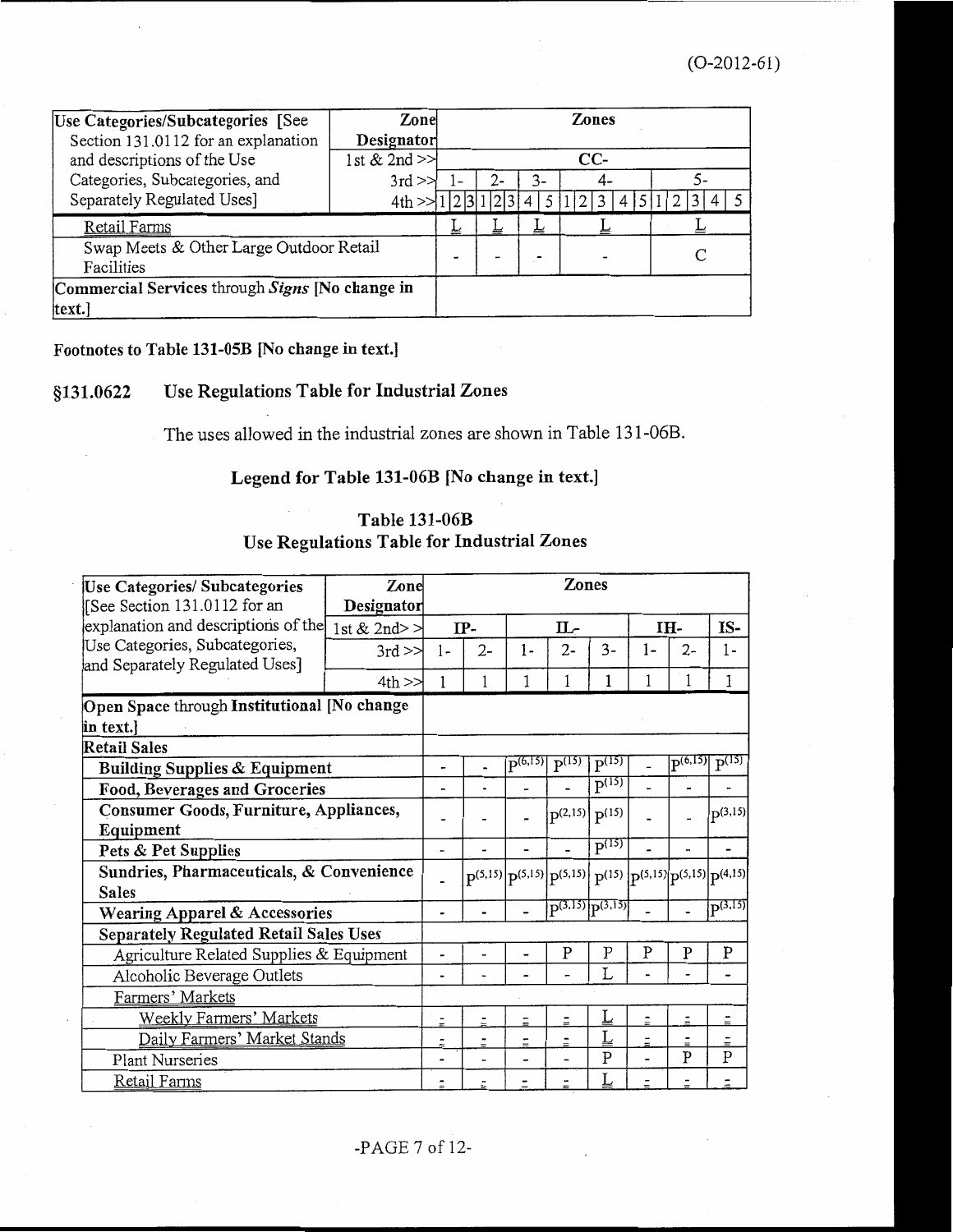| Use Categories/ Subcategories<br>[See Section 131.0112 for an<br>explanation and descriptions of the<br>Use Categories, Subcategories,<br>and Separately Regulated Uses] | Zone<br>Designator                          | <b>Zones</b>   |  |              |       |    |                       |       |     |
|--------------------------------------------------------------------------------------------------------------------------------------------------------------------------|---------------------------------------------|----------------|--|--------------|-------|----|-----------------------|-------|-----|
|                                                                                                                                                                          | $\left  \text{st} \& 2 \text{nd} \right  >$ | IP-            |  | П.-          |       |    | IH-                   |       | IS- |
|                                                                                                                                                                          | $3rd \geq$                                  |                |  | $\epsilon$ = | $2 -$ | 3- | $\tilde{\phantom{a}}$ | $2 -$ | 1-  |
|                                                                                                                                                                          | 4th                                         |                |  |              |       |    |                       |       |     |
| Swap Meets & Other Large Outdoor Retail<br>Facilities                                                                                                                    |                                             | $\blacksquare$ |  |              |       |    |                       |       | ⌒   |
| Commercial Services through Signs [No<br>change in text.]                                                                                                                |                                             |                |  |              |       |    |                       |       |     |

Footnotes for Table 131-06B [No change in text.]

#### §141.0503 **Farmers' Markets**

Farmers' markets are outdoor establishments where farmers and other vendors sell produce and other goods directly to consumers and where vendors selling farm produce comprise at least 50 percent of the vendors. A farmers' market may be either a weekly farmers' market or a daily farmers' market stand. Weekly farmers' markets conducted on public property are not subject to this section. Farmers' markets are permitted as a limited use in the zones indicated with an "L" in the Use Regulations Tables in Chapter 13, Article 1 (Base Zones) subject to the following regulations.

- Weekly farmers' markets on private property shall comply with the  $(a)$ following:
	- $(1)$ Written permission of the property owner to conduct the weekly farmers' market shall be available to City of San Diego staff and officials upon request;
	- $(2)$ A weekly farmers' market shall be limited to one event per week per location;

 $-PAGE 8 of 12$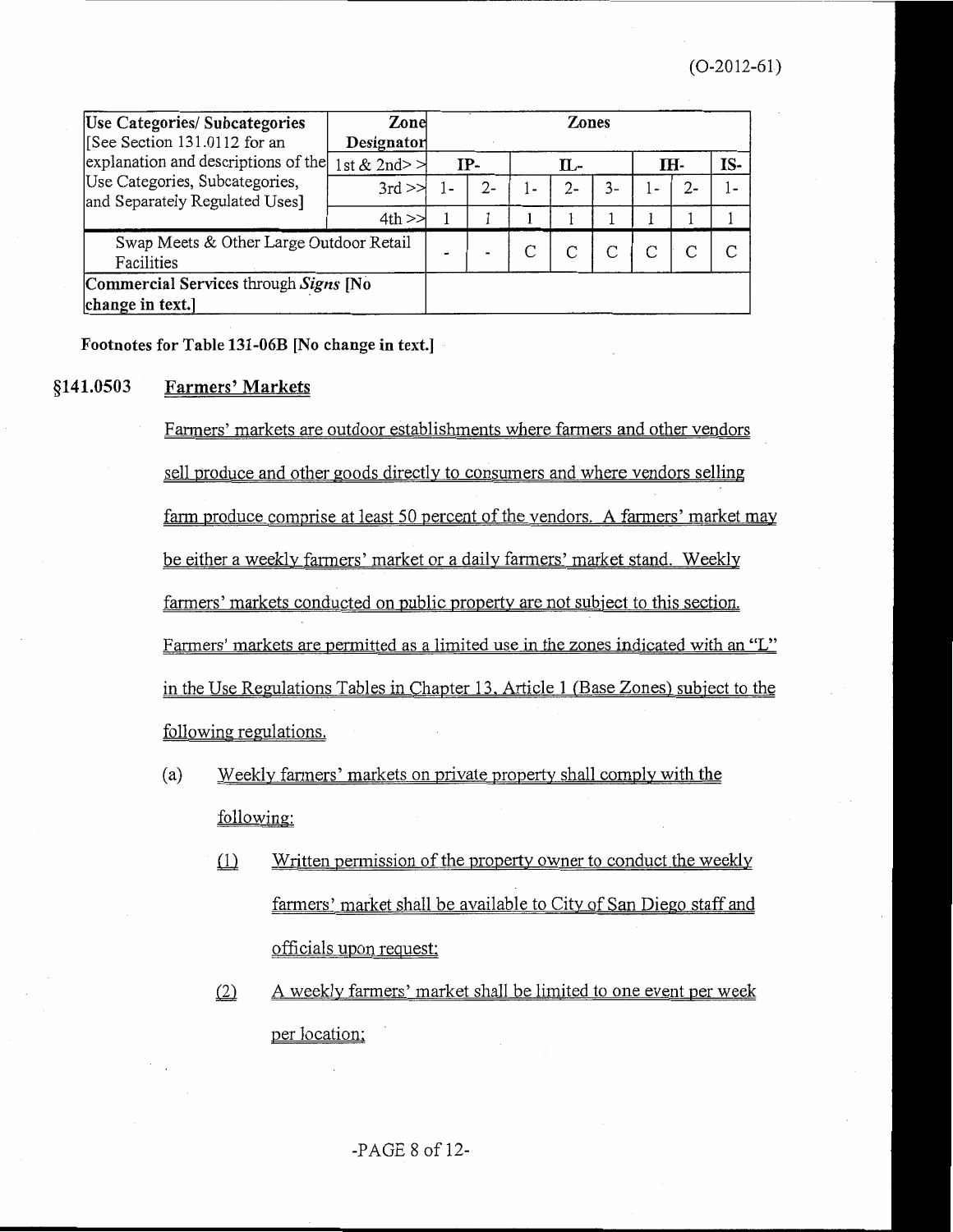- $(3)$ No parking shall be required; however, any parking reserved for handicapped access impacted by the farmers' market shall be temporarily relocated to a handicapped accessible location during the hours of the farmers market;
- Access to all building entryways and all disabled access routes  $(4)$ shall be maintained; and
- $(5)$ One restroom per 250 persons shall be available.
- Daily farmers' market stands shall comply with the following:  $(b)$ 
	- $\Box$ Daily farmers' market stands may operate seven days per week at a given location;
	- Outdoor display areas shall comply with Section 142.1130  $(2)$ (Outdoor Display Regulations for Commercial Zones);
	- $(3)$ No parking shall be required;
	- $(4)$ Sales shall be limited to the sale of unprocessed, non-value added crops;
	- A daily farmers' market stand shall occupy an area no greater than  $(5)$ five feet in depth and sixteen feet in length per commercial frontage; and
	- $(6)$ No required parking shall be displaced.
- $(c)$ Daily farmers' market stands on private property shall obtain written permission of the property owner to conduct the daily farmers' market and shall make such written permission available to City of San Diego staff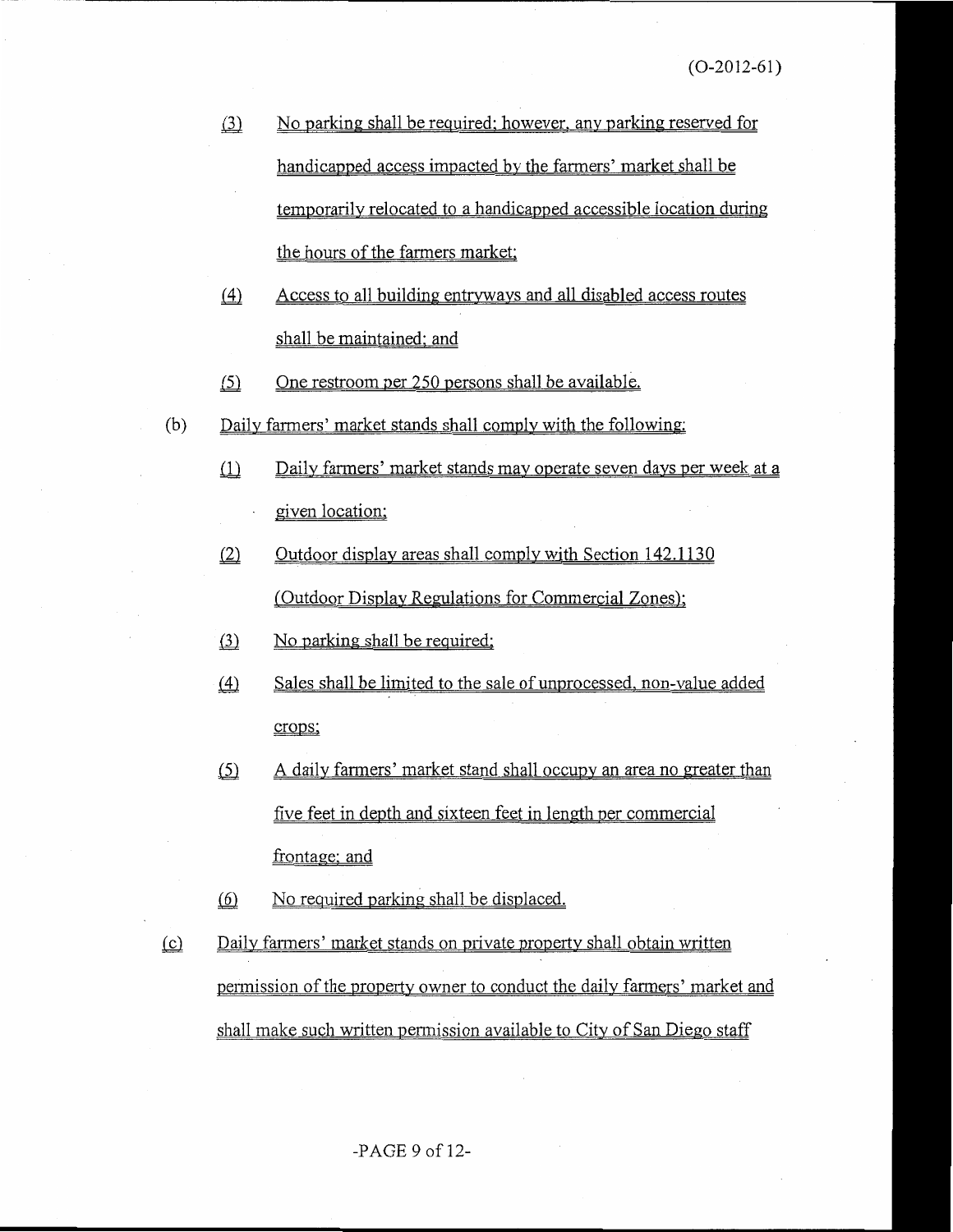and officials upon request, in addition to the requirements of Sections 141.0503(b)(1) through 141.0503(b)(6).

- Daily farmers' market stands located in the public right-of-way, between  $(d)$ the curb and fronting property line, shall comply with the following in addition to the requirements of Sections  $141.0503(b)(1)$  through  $141.0503(b)(6)$ :
	- $(1)$ Written permission of the fronting property owner to conduct the daily farmers' market shall be available to City of San Diego staff and officials upon request;
	- A Certificate of Insurance for a Public Liability Insurance Policy  $(2)$ of at least \$500,000 in a form acceptable to the City Engineer and naming the City as an additional insured shall be required to be maintained at all times; and
	- The location of the daily farmers' market stand shall comply with  $\left( \underline{3} \right)$ the following:
		- A minimum 4-foot wide clear path of sidewalk shall be  $(A)$ maintained within the public right-of-way at all times;
		- $(B)$ Access to adjacent uses shall be maintained at all times;
		- $(C)$ The daily farmers' market stand shall be located as close as feasible to the fronting property; and
		- $(D)$ The daily farmers' market stand shall not be located parallel to loading areas, transit stops, taxi zones, or areas designated for pedestrian loading and unloading.

-PAGE 10 of 12-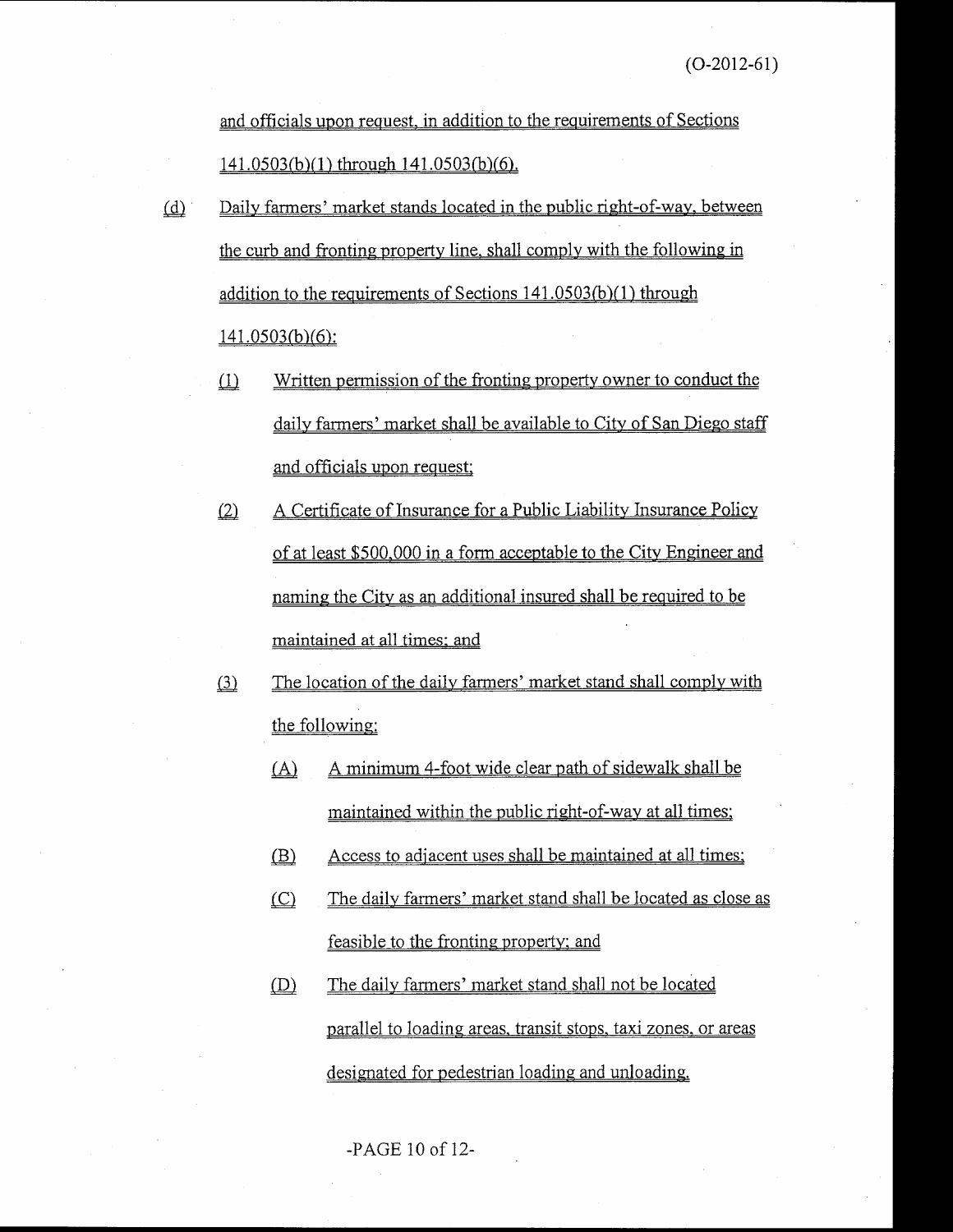#### §141.05034 **Plant Nurseries**

[No change in text.]

#### \$141.0505 **Retail Farms**

Retail farms are establishments whose primary function is to produce and sell food and other related products on the same *premises*. Retail farms are permitted as a limited use in the zones indicated with an "L" in the Use Regulations Tables in Chapter 13, Article 1(Base Zones) subject to the following regulations:

- $(a)$ The maximum area inclusive of retail and farming areas shall not exceed 4 acres:
- $(b)$ The use of pesticides is limited to those permitted by the U.S. Department of Agriculture's National Organic Program;
- A minimum of seventy-five percent of the products sold must be grown or  $(c)$ generated onsite;
- $(d)$ The hours of operation for the farm component shall be limited to the hours between sunrise and sunset as set forth by the National Oceanic and Atmosphere Administration for the San Diego area;
- All equipment shall be stored on the *premises*;  $(e)$
- $f(x)$ All storage, service, and repair areas shall be enclosed, secured and located outside of all required setbacks; and
- $(g)$ Parking shall comply with Chapter 14, Division 2, Article 5 (Parking Regulations).

-PAGE 11 of 12-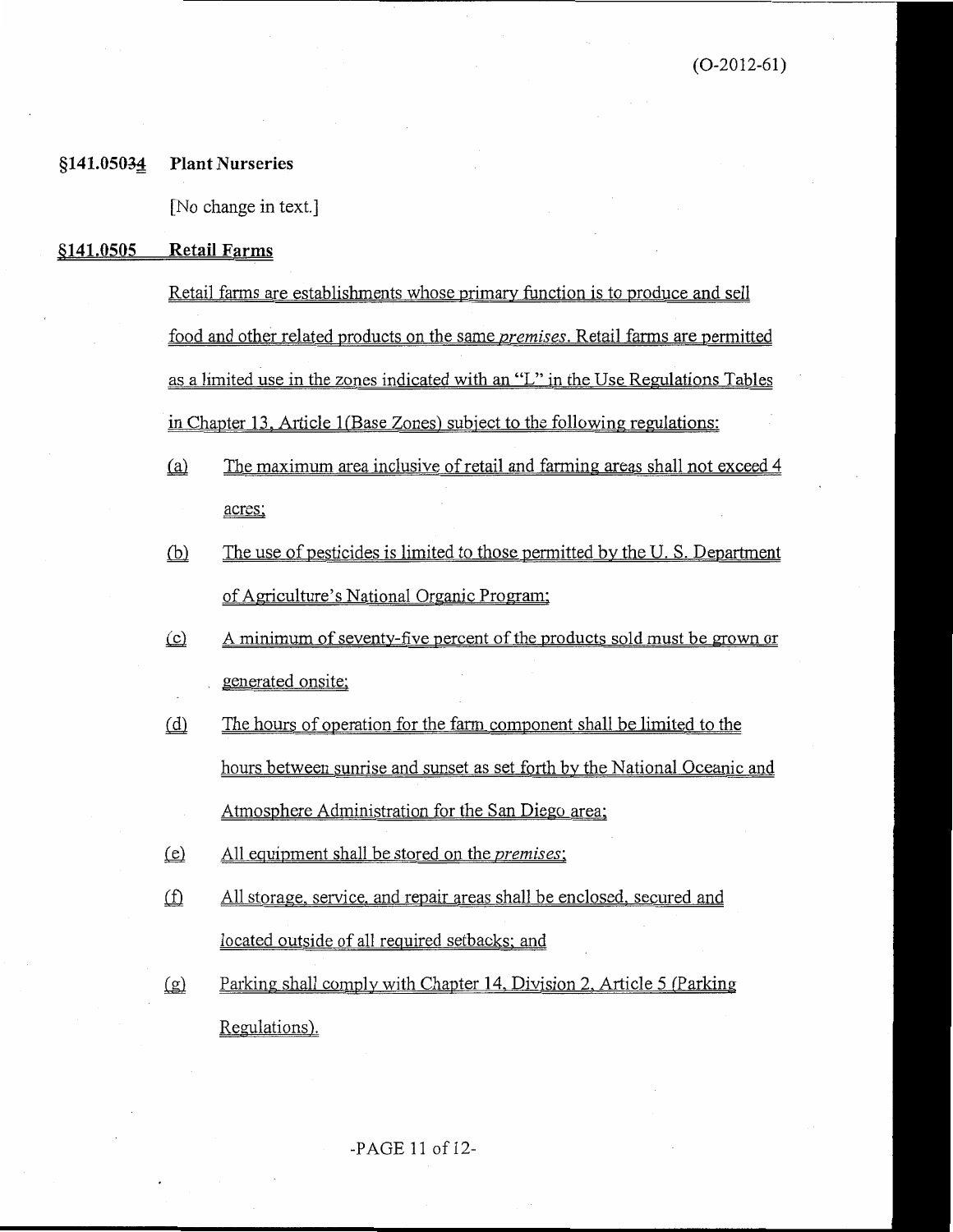- The retail component shall comply with the parking ratios for  $\omega$ Retail Sales, Commercial Services, and Mixed use Development;
- $(2)$ The farm component shall provide one parking space per employee working the farm during the largest shift; and
- For a "pick your own" retail operation, the retail parking ratio shall  $(3)$ assume 1,000 square feet of retail space per acre of land farm.

§141.05046 Swap Meets and Other Large Outdoor Retail Facilities

[No change in text.]

KB:hm 01/17/2012 Or.Dept:DSD Document No. 306113

### -PAGE 12 of 12-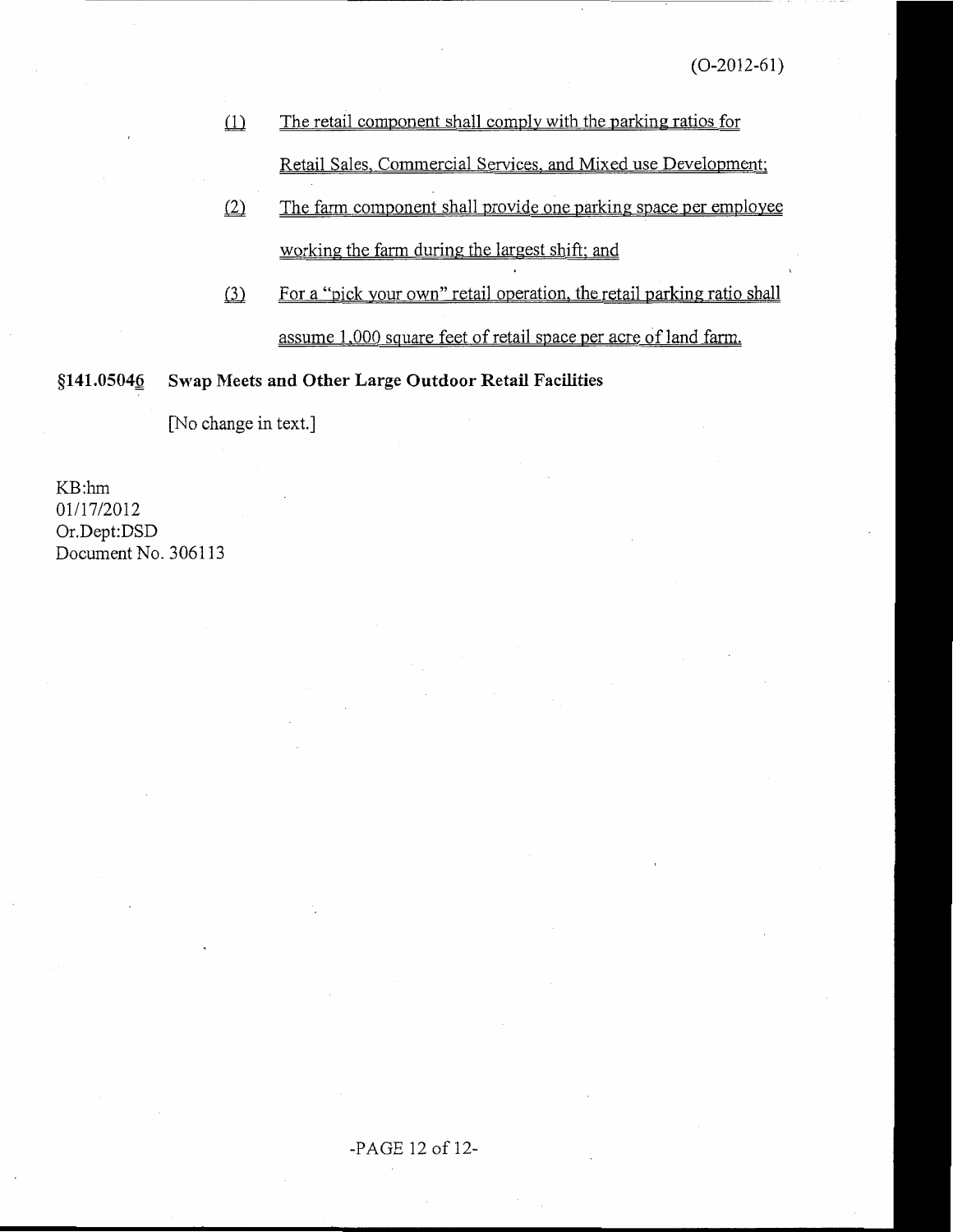### STRIKEOUT ORDINANCE

### OLD LANGUAGE: Strike-Out **NEW LANGUAGE: Underlined**

DATE OF FINAL PASSAGE

AN ORDINANCE AMENDING CHAPTER 13, ARTICLE 1, DIVISION 6 OF THE SAN DIEGO MUNICIPAL CODE BY AMENDING SECTION 131.0622, AND AMENDING CHAPTER 14, ARTICLE 1, DIVISION 2 BY AMENDING SECTION 141.0203, ALL RELATING TO COMMUNITY GARDENS

#### Use Regulations Table for Industrial Zones §131.0622

The uses allowed in the industrial zones are shown in Table 131-06B.

Legend for Table 131-06B [No change in text.]

| Use Categories/Subcategories                                                                                                             | Zone<br>Zones                  |       |       |       |       |      |       |       |     |
|------------------------------------------------------------------------------------------------------------------------------------------|--------------------------------|-------|-------|-------|-------|------|-------|-------|-----|
| [See Section 131.0112 for an explanation]<br>and descriptions of the Use Categories,<br>Subcategories, and Separately Regulated<br>Uses] | Designator<br>1st $& 2nd \geq$ | $IP-$ |       | $IL-$ |       |      | IH-   |       | IS- |
|                                                                                                                                          | $3rd \ge$                      | 1-    | $2 -$ | $1-$  | $2 -$ | $3-$ | $1 -$ | $2 -$ | 1-  |
|                                                                                                                                          | $4th$ $>$                      |       |       |       |       |      |       |       |     |
| Open Space [No change in text.]                                                                                                          |                                |       |       |       |       |      |       |       |     |
| Agriculture                                                                                                                              |                                |       |       |       |       |      |       |       |     |
| Agricultural Processing through Raising, Maintaining &<br>Keeping of Animals [No change in text.]                                        |                                |       |       |       |       |      |       |       |     |
| <b>Separately Regulated Agriculture Uses</b>                                                                                             |                                |       |       |       |       |      |       |       |     |
| Agricultural Equipment Repair Shops                                                                                                      |                                |       |       | P     | P     | P    | P     | P     | P   |
| Commercial Stables                                                                                                                       |                                |       |       |       |       |      |       |       |     |
| Community Gardens                                                                                                                        |                                |       | ÷     | N     | N     | N    | N     | N     | N   |
| Equestrian Show & Exhibition Facilities                                                                                                  |                                |       |       |       |       |      |       |       |     |
| Open Air Markets for the Sale of Agriculture-<br>Related Products & Flowers                                                              |                                |       |       |       |       |      |       |       |     |
| Residential through Signs INo change in text.                                                                                            |                                |       |       |       |       |      |       |       |     |

Footnotes for Table 131-06B [No change in text.]

Gudens